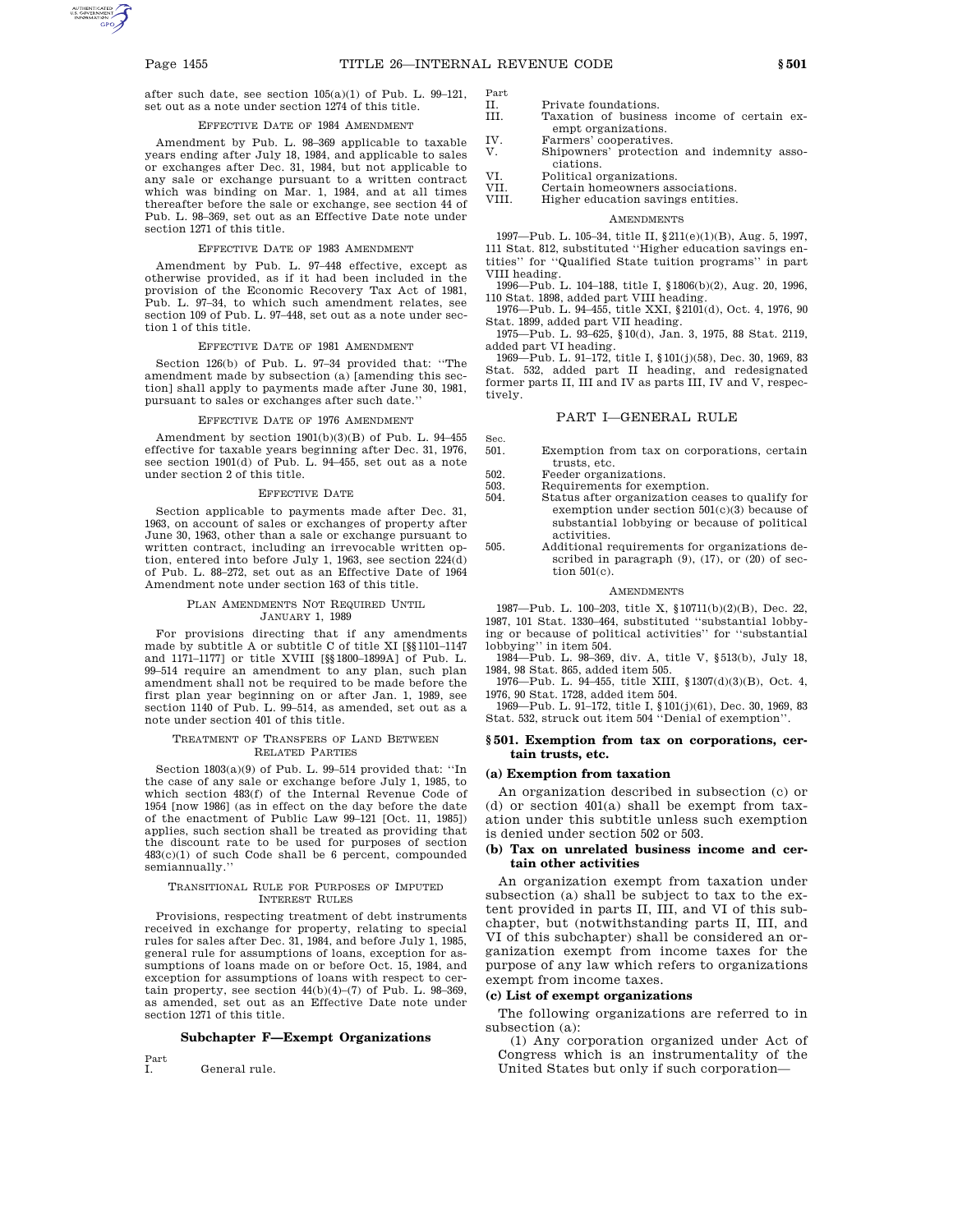(A) is exempt from Federal income taxes— (i) under such Act as amended and supplemented before July 18, 1984, or

(ii) under this title without regard to any provision of law which is not contained in this title and which is not contained in a revenue Act, or

(B) is described in subsection (*l*).

(2) Corporations organized for the exclusive purpose of holding title to property, collecting income therefrom, and turning over the entire amount thereof, less expenses, to an organization which itself is exempt under this section. Rules similar to the rules of subparagraph (G) of paragraph (25) shall apply for purposes of this paragraph.

(3) Corporations, and any community chest, fund, or foundation, organized and operated exclusively for religious, charitable, scientific, testing for public safety, literary, or educational purposes, or to foster national or international amateur sports competition (but only if no part of its activities involve the provision of athletic facilities or equipment), or for the prevention of cruelty to children or animals, no part of the net earnings of which inures to the benefit of any private shareholder or individual, no substantial part of the activities of which is carrying on propaganda, or otherwise attempting, to influence legislation (except as otherwise provided in subsection (h)), and which does not participate in, or intervene in (including the publishing or distributing of statements), any political campaign on behalf of (or in opposition to) any candidate for public office.

(4)(A) Civic leagues or organizations not organized for profit but operated exclusively for the promotion of social welfare, or local associations of employees, the membership of which is limited to the employees of a designated person or persons in a particular municipality, and the net earnings of which are devoted exclusively to charitable, educational, or recreational purposes.

(B) Subparagraph (A) shall not apply to an entity unless no part of the net earnings of such entity inures to the benefit of any private shareholder or individual.

(5) Labor, agricultural, or horticultural organizations.

(6) Business leagues, chambers of commerce, real-estate boards, boards of trade, or professional football leagues (whether or not administering a pension fund for football players), not organized for profit and no part of the net earnings of which inures to the benefit of any private shareholder or individual.

(7) Clubs organized for pleasure, recreation, and other nonprofitable purposes, substantially all of the activities of which are for such purposes and no part of the net earnings of which inures to the benefit of any private shareholder.

(8) Fraternal beneficiary societies, orders, or associations—

(A) operating under the lodge system or for the exclusive benefit of the members of a fraternity itself operating under the lodge system, and

(B) providing for the payment of life, sick, accident, or other benefits to the members of such society, order, or association or their dependents.

(9) Voluntary employees' beneficiary associations providing for the payment of life, sick, accident, or other benefits to the members of such association or their dependents or designated beneficiaries, if no part of the net earnings of such association inures (other than through such payments) to the benefit of any private shareholder or individual. For purposes of providing for the payment of sick and accident benefits to members of such an association and their dependents, the term ''dependent'' shall include any individual who is a child (as defined in section  $152(f)(1)$ ) of a member who as of the end of the calendar year has not attained age 27.

(10) Domestic fraternal societies, orders, or associations, operating under the lodge system—

(A) the net earnings of which are devoted exclusively to religious, charitable, scientific, literary, educational, and fraternal purposes, and

(B) which do not provide for the payment of life, sick, accident, or other benefits.

(11) Teachers' retirement fund associations of a purely local character, if—

(A) no part of their net earnings inures (other than through payment of retirement benefits) to the benefit of any private shareholder or individual, and

(B) the income consists solely of amounts received from public taxation, amounts received from assessments on the teaching salaries of members, and income in respect of investments.

(12)(A) Benevolent life insurance associations of a purely local character, mutual ditch or irrigation companies, mutual or cooperative telephone companies, or like organizations; but only if 85 percent or more of the income consists of amounts collected from members for the sole purpose of meeting losses and expenses.

(B) In the case of a mutual or cooperative telephone company, subparagraph (A) shall be applied without taking into account any income received or accrued—

(i) from a nonmember telephone company for the performance of communication services which involve members of the mutual or cooperative telephone company,

(ii) from qualified pole rentals,

(iii) from the sale of display listings in a directory furnished to the members of the mutual or cooperative telephone company, or

(iv) from the prepayment of a loan under section 306A, 306B, or  $311^{\frac{1}{1}}$  of the Rural Electrification Act of 1936 (as in effect on January 1, 1987).

(C) In the case of a mutual or cooperative electric company, subparagraph (A) shall be applied without taking into account any income received or accrued—

<sup>1</sup>See References in Text note below.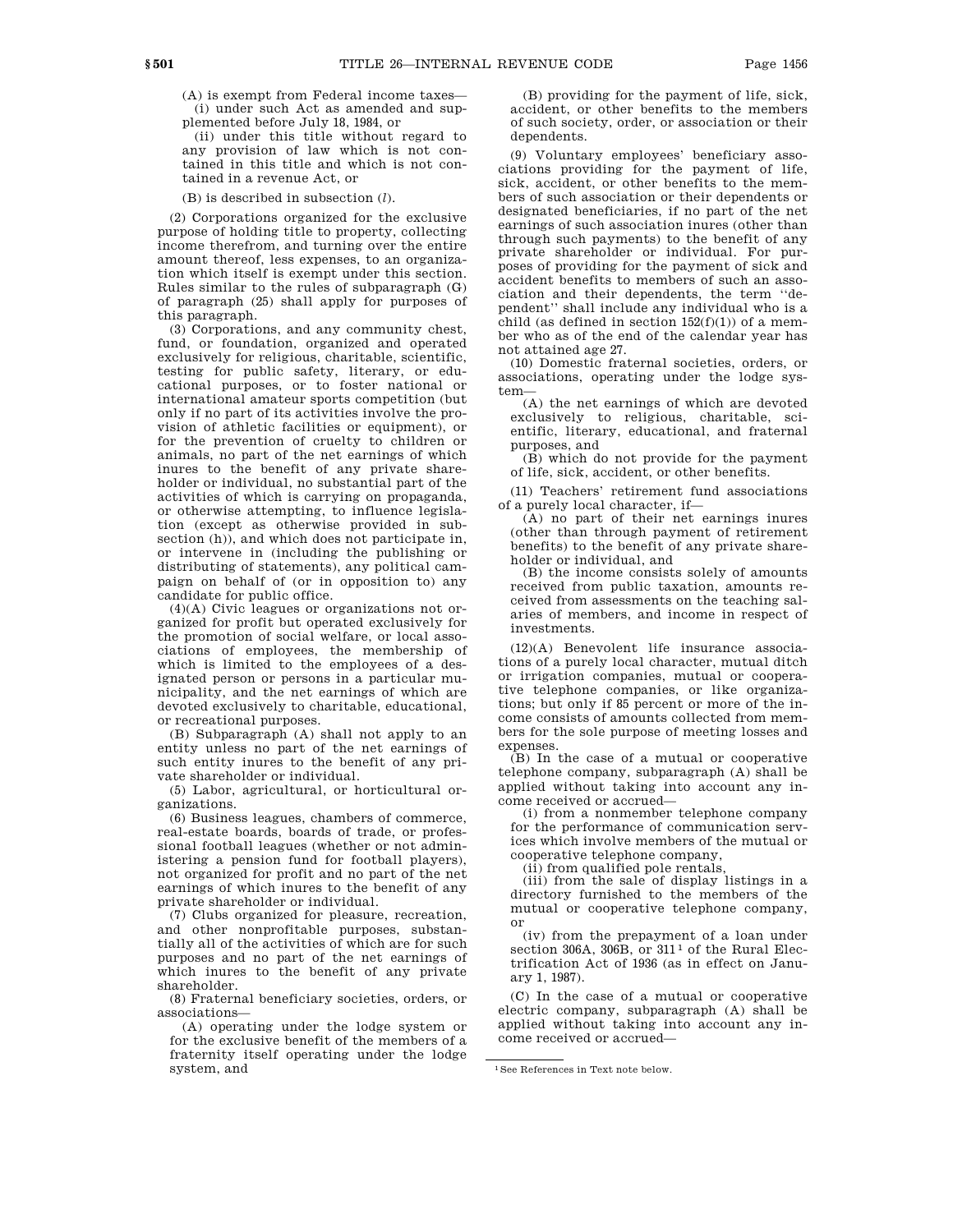(i) from qualified pole rentals, or

(ii) from any provision or sale of electric energy transmission services or ancillary services if such services are provided on a nondiscriminatory open access basis under an open access transmission tariff approved or accepted by FERC or under an independent transmission provider agreement approved or accepted by FERC (other than income received or accrued directly or indirectly from a member),

(iii) from the provision or sale of electric energy distribution services or ancillary services if such services are provided on a nondiscriminatory open access basis to distribute electric energy not owned by the mutual or electric cooperative company—

(I) to end-users who are served by distribution facilities not owned by such company or any of its members (other than income received or accrued directly or indirectly from a member), or

(II) generated by a generation facility not owned or leased by such company or any of its members and which is directly connected to distribution facilities owned by such company or any of its members (other than income received or accrued directly or indirectly from a member),

(iv) from any nuclear decommissioning transaction, or

(v) from any asset exchange or conversion transaction.

(D) For purposes of this paragraph, the term ''qualified pole rental'' means any rental of a pole (or other structure used to support wires) if such pole (or other structure)—

(i) is used by the telephone or electric company to support one or more wires which are used by such company in providing telephone or electric services to its members, and

(ii) is used pursuant to the rental to support one or more wires (in addition to the wires described in clause (i)) for use in connection with the transmission by wire of electricity or of telephone or other communications.

For purposes of the preceding sentence, the term ''rental'' includes any sale of the right to use the pole (or other structure).

(E) For purposes of subparagraph (C)(ii), the term ''FERC'' means the Federal Energy Regulatory Commission and references to such term shall be treated as including the Public Utility Commission of Texas with respect to any ERCOT utility (as defined in section 212(k)(2)(B) of the Federal Power Act (16 U.S.C. 824k(k)(2)(B))).

(F) For purposes of subparagraph (C)(iv), the term ''nuclear decommissioning transaction'' means—

(i) any transfer into a trust, fund, or instrument established to pay any nuclear decommissioning costs if the transfer is in connection with the transfer of the mutual or cooperative electric company's interest in a nuclear power plant or nuclear power plant unit,

(ii) any distribution from any trust, fund, or instrument established to pay any nuclear decommissioning costs, or

(iii) any earnings from any trust, fund, or instrument established to pay any nuclear decommissioning costs.

(G) For purposes of subparagraph  $(C)(v)$ , the term ''asset exchange or conversion transaction'' means any voluntary exchange or involuntary conversion of any property related to generating, transmitting, distributing, or selling electric energy by a mutual or cooperative electric company, the gain from which qualifies for deferred recognition under section 1031 or 1033, but only if the replacement property acquired by such company pursuant to such section constitutes property which is used, or to be used, for—

(i) generating, transmitting, distributing, or selling electric energy, or

(ii) producing, transmitting, distributing, or selling natural gas.

(H)(i) In the case of a mutual or cooperative electric company described in this paragraph or an organization described in section  $1381(a)(2)(C)$ , income received or accrued from a load loss transaction shall be treated as an amount collected from members for the sole purpose of meeting losses and expenses.

(ii) For purposes of clause (i), the term ''load loss transaction'' means any wholesale or retail sale of electric energy (other than to members) to the extent that the aggregate sales during the recovery period do not exceed the load loss mitigation sales limit for such period.

(iii) For purposes of clause (ii), the load loss mitigation sales limit for the recovery period is the sum of the annual load losses for each year of such period.

(iv) For purposes of clause (iii), a mutual or cooperative electric company's annual load loss for each year of the recovery period is the amount (if any) by which—

(I) the megawatt hours of electric energy sold during such year to members of such electric company are less than

(II) the megawatt hours of electric energy sold during the base year to such members.

(v) For purposes of clause (iv)(II), the term ''base year'' means—

(I) the calendar year preceding the startup year, or

(II) at the election of the mutual or cooperative electric company, the second or third calendar years preceding the start-up year.

(vi) For purposes of this subparagraph, the recovery period is the 7-year period beginning with the start-up year.

(vii) For purposes of this subparagraph, the start-up year is the first year that the mutual or cooperative electric company offers nondiscriminatory open access or the calendar year which includes the date of the enactment of this subparagraph, if later, at the election of such company.

(viii) A company shall not fail to be treated as a mutual or cooperative electric company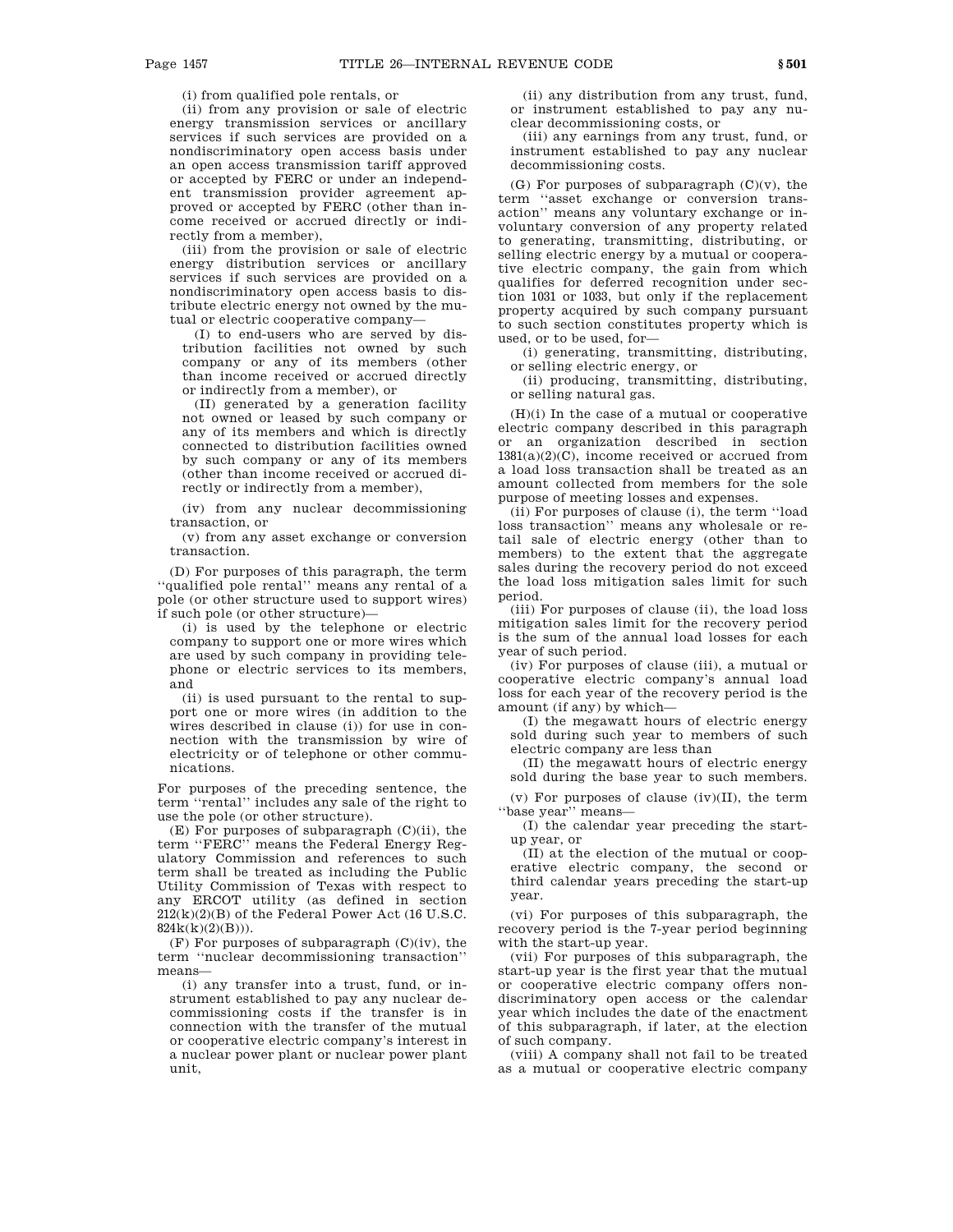for purposes of this paragraph or as a corporation operating on a cooperative basis for purposes of section  $1381(a)(2)(C)$  by reason of the treatment under clause (i).

(ix) For purposes of subparagraph (A), in the case of a mutual or cooperative electric company, income received, or accrued, indirectly from a member shall be treated as an amount collected from members for the sole purpose of meeting losses and expenses.

(13) Cemetery companies owned and operated exclusively for the benefit of their members or which are not operated for profit; and any corporation chartered solely for the purpose of the disposal of bodies by burial or cremation which is not permitted by its charter to engage in any business not necessarily incident to that purpose and no part of the net earnings of which inures to the benefit of any private shareholder or individual.

(14)(A) Credit unions without capital stock organized and operated for mutual purposes and without profit.

(B) Corporations or associations without capital stock organized before September 1, 1957, and operated for mutual purposes and without profit for the purpose of providing reserve funds for, and insurance of shares or deposits in—

(i) domestic building and loan associations,

(ii) cooperative banks without capital stock organized and operated for mutual purposes and without profit,

(iii) mutual savings banks not having capital stock represented by shares, or

(iv) mutual savings banks described in section  $591(b)^2$ 

(C) Corporations or associations organized before September 1, 1957, and operated for mutual purposes and without profit for the purpose of providing reserve funds for associations or banks described in clause (i), (ii), or (iii) of subparagraph (B); but only if 85 percent or more of the income is attributable to providing such reserve funds and to investments. This subparagraph shall not apply to any corporation or association entitled to exemption under subparagraph (B).

(15)(A) Insurance companies (as defined in section 816(a)) other than life (including interinsurers and reciprocal underwriters) if—

(i)(I) the gross receipts for the taxable year do not exceed \$600,000, and

(II) more than 50 percent of such gross receipts consist of premiums, or

(ii) in the case of a mutual insurance company—

(I) the gross receipts of which for the taxable year do not exceed \$150,000, and

(II) more than 35 percent of such gross receipts consist of premiums.

Clause (ii) shall not apply to a company if any employee of the company, or a member of the employee's family (as defined in section  $2032A(e)(2)$ , is an employee of another company exempt from taxation by reason of this paragraph (or would be so exempt but for this sentence).

(B) For purposes of subparagraph (A), in determining whether any company or association is described in subparagraph (A), such company or association shall be treated as receiving during the taxable year amounts described in subparagraph (A) which are received during such year by all other companies or associations which are members of the same controlled group as the insurance company or association for which the determination is being made.

(C) For purposes of subparagraph (B), the term ''controlled group'' has the meaning given such term by section  $831(b)(2)(B)(ii)$ , except that in applying section  $831(b)(2)(B)(ii)$  for purposes of this subparagraph, subparagraphs  $(B)$  and  $(C)$  of section  $1563(b)(2)$  shall be disregarded.

(16) Corporations organized by an association subject to part IV of this subchapter or members thereof, for the purpose of financing the ordinary crop operations of such members or other producers, and operated in conjunction with such association. Exemption shall not be denied any such corporation because it has capital stock, if the dividend rate of such stock is fixed at not to exceed the legal rate of interest in the State of incorporation or 8 percent per annum, whichever is greater, on the value of the consideration for which the stock was issued, and if substantially all such stock (other than nonvoting preferred stock, the owners of which are not entitled or permitted to participate, directly or indirectly, in the profits of the corporation, on dissolution or otherwise, beyond the fixed dividends) is owned by such association, or members thereof; nor shall exemption be denied any such corporation because there is accumulated and maintained by it a reserve required by State law or a reasonable reserve for any necessary purpose.

(17)(A) A trust or trusts forming part of a plan providing for the payment of supplemental unemployment compensation benefits, if—

(i) under the plan, it is impossible, at any time prior to the satisfaction of all liabilities, with respect to employees under the plan, for any part of the corpus or income to be (within the taxable year or thereafter) used for, or diverted to, any purpose other than the providing of supplemental unemployment compensation benefits,

(ii) such benefits are payable to employees under a classification which is set forth in the plan and which is found by the Secretary not to be discriminatory in favor of employees who are highly compensated employees (within the meaning of section 414(q)), and

(iii) such benefits do not discriminate in favor of employees who are highly compensated employees (within the meaning of section  $414(q)$ ). A plan shall not be considered discriminatory within the meaning of this clause merely because the benefits received under the plan bear a uniform relationship to the total compensation, or the basic or regular rate of compensation, of the employees covered by the plan.

(B) In determining whether a plan meets the requirements of subparagraph (A), any bene-

<sup>2</sup>So in original. Probably should be followed by a period.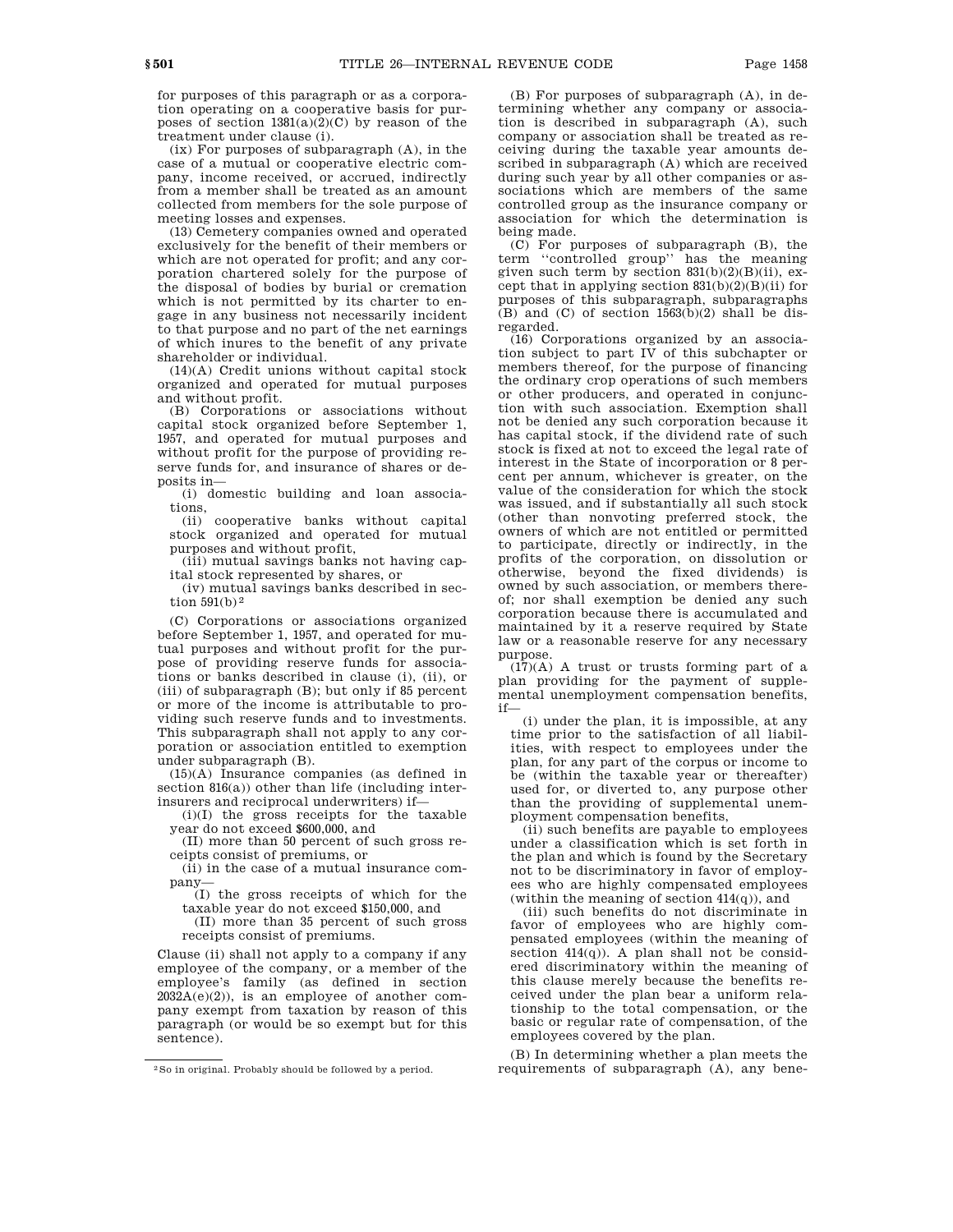fits provided under any other plan shall not be taken into consideration, except that a plan shall not be considered discriminatory—

(i) merely because the benefits under the plan which are first determined in a nondiscriminatory manner within the meaning of subparagraph (A) are then reduced by any sick, accident, or unemployment compensation benefits received under State or Federal law (or reduced by a portion of such benefits if determined in a nondiscriminatory manner), or

(ii) merely because the plan provides only for employees who are not eligible to receive sick, accident, or unemployment compensation benefits under State or Federal law the same benefits (or a portion of such benefits if determined in a nondiscriminatory manner) which such employees would receive under such laws if such employees were eligible for such benefits, or

(iii) merely because the plan provides only for employees who are not eligible under another plan (which meets the requirements of subparagraph (A)) of supplemental unemployment compensation benefits provided wholly by the employer the same benefits (or a portion of such benefits if determined in a nondiscriminatory manner) which such employees would receive under such other plan if such employees were eligible under such other plan, but only if the employees eligible under both plans would make a classification which would be nondiscriminatory within the meaning of subparagraph (A).

(C) A plan shall be considered to meet the requirements of subparagraph (A) during the whole of any year of the plan if on one day in each quarter it satisfies such requirements.

(D) The term ''supplemental unemployment compensation benefits'' means only—

(i) benefits which are paid to an employee because of his involuntary separation from the employment of the employer (whether or not such separation is temporary) resulting directly from a reduction in force, the discontinuance of a plant or operation, or other similar conditions, and

(ii) sick and accident benefits subordinate to the benefits described in clause (i).

(E) Exemption shall not be denied under subsection (a) to any organization entitled to such exemption as an association described in paragraph (9) of this subsection merely because such organization provides for the payment of supplemental unemployment benefits (as defined in subparagraph  $(D)(i)$ ).

(18) A trust or trusts created before June 25, 1959, forming part of a plan providing for the payment of benefits under a pension plan funded only by contributions of employees, if—

(A) under the plan, it is impossible, at any time prior to the satisfaction of all liabilities with respect to employees under the plan, for any part of the corpus or income to be (within the taxable year or thereafter) used for, or diverted to, any purpose other than the providing of benefits under the plan,

(B) such benefits are payable to employees under a classification which is set forth in the plan and which is found by the Secretary not to be discriminatory in favor of employees who are highly compensated employees (within the meaning of section  $414(q)$ ),

(C) such benefits do not discriminate in favor of employees who are highly compensated employees (within the meaning of section  $414(q)$ ). A plan shall not be considered discriminatory within the meaning of this subparagraph merely because the benefits received under the plan bear a uniform relationship to the total compensation, or the basic or regular rate of compensation, of the employees covered by the plan, and

(D) in the case of a plan under which an employee may designate certain contributions as deductible—

(i) such contributions do not exceed the amount with respect to which a deduction is allowable under section 219(b)(3),

(ii) requirements similar to the requirements of section  $401(k)(3)(A)(ii)$  are met with respect to such elective contributions,

(iii) such contributions are treated as elective deferrals for purposes of section 402(g), and

(iv) the requirements of section  $401(a)(30)$ are met.

For purposes of subparagraph (D)(ii), rules similar to the rules of section  $401(k)(8)$  shall apply. For purposes of section 4979, any excess contribution under clause (ii) shall be treated as an excess contribution under a cash or deferred arrangement.

(19) A post or organization of past or present members of the Armed Forces of the United States, or an auxiliary unit or society of, or a trust or foundation for, any such post or organization—

(A) organized in the United States or any of its possessions,

(B) at least 75 percent of the members of which are past or present members of the Armed Forces of the United States and substantially all of the other members of which are individuals who are cadets or are spouses, widows,,3 widowers, ancestors, or lineal descendants of past or present members of the Armed Forces of the United States or of cadets, and

(C) no part of the net earnings of which inures to the benefit of any private shareholder or individual.

 $(20)$  an<sup>4</sup> organization or trust created or organized in the United States, the exclusive function of which is to form part of a qualified group legal services plan or plans, within the meaning of section 120. An organization or trust which receives contributions because of section  $120(c)(5)(C)$  shall not be prevented from qualifying as an organization described in this paragraph merely because it provides legal services or indemnification against the cost of legal services unassociated with a qualified group legal services plan.

 $(21)(A)$  A trust or trusts established in writing, created or organized in the United States,

3So in original.

<sup>4</sup>So in original. Probably should be capitalized.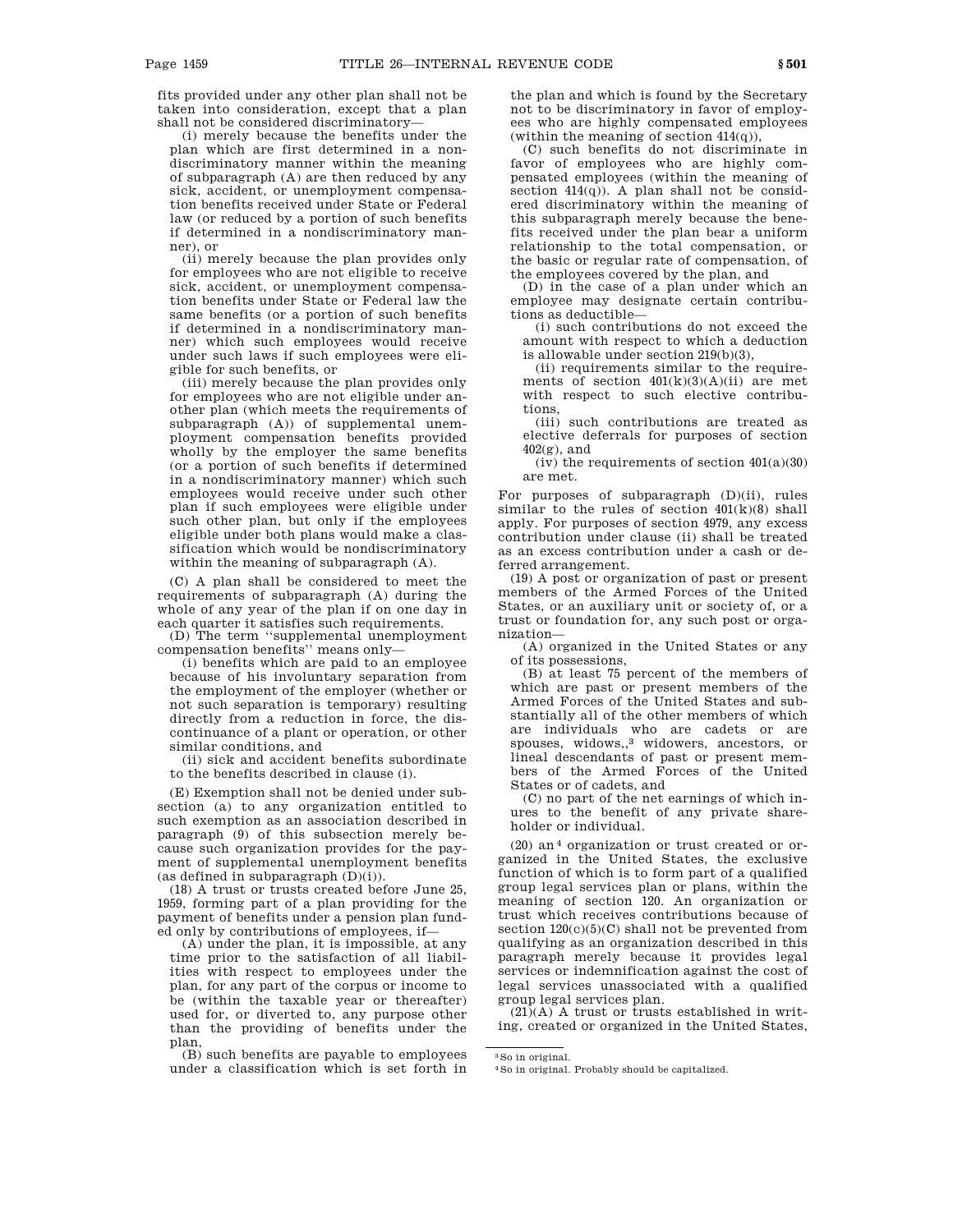and contributed to by any person (except an insurance company) if—

(i) the purpose of such trust or trusts is exclusively—

(I) to satisfy, in whole or in part, the liability of such person for, or with respect to, claims for compensation for disability or death due to pneumoconiosis under Black Lung Acts,

(II) to pay premiums for insurance exclusively covering such liability,

(III) to pay administrative and other incidental expenses of such trust in connection with the operation of the trust and the processing of claims against such person under Black Lung Acts, and

(IV) to pay accident or health benefits for retired miners and their spouses and dependents (including administrative and other incidental expenses of such trust in connection therewith) or premiums for insurance exclusively covering such benefits; and

(ii) no part of the assets of the trust may be used for, or diverted to, any purpose other than—

(I) the purposes described in clause (i),

(II) investment (but only to the extent that the trustee determines that a portion of the assets is not currently needed for the purposes described in clause (i)) in qualified investments, or

(III) payment into the Black Lung Disability Trust Fund established under section 9501, or into the general fund of the United States Treasury (other than in satisfaction of any tax or other civil or criminal liability of the person who established or contributed to the trust).

(B) No deduction shall be allowed under this chapter for any payment described in subpara $graph (A)(i)(IV)$  from such trust.

(C) Payments described in subparagraph  $(A)(i)(IV)$  may be made from such trust during a taxable year only to the extent that the aggregate amount of such payments during such taxable year does not exceed the excess (if any), as of the close of the preceding taxable year, of—

(i) the fair market value of the assets of the trust, over

(ii) 110 percent of the present value of the liability described in subparagraph  $(A)(i)(I)$ of such person.

The determinations under the preceding sentence shall be made by an independent actuary using actuarial methods and assumptions (not inconsistent with the regulations prescribed under section  $192(c)(1)(A))$  each of which is reasonable and which are reasonable in the aggregate.

(D) For purposes of this paragraph:

(i) The term ''Black Lung Acts'' means part C of title IV of the Federal Mine Safety and Health Act of 1977, and any State law providing compensation for disability or death due to that pneumoconiosis.

(ii) The term ''qualified investments'' means—

(I) public debt securities of the United States,

(II) obligations of a State or local government which are not in default as to principal or interest, and

(III) time or demand deposits in a bank (as defined in section 581) or an insured credit union (within the meaning of section 101(7) of the Federal Credit Union Act, 12 U.S.C. 1752(7)) located in the United States.

(iii) The term ''miner'' has the same meaning as such term has when used in section 402(d) of the Black Lung Benefits Act (30 U.S.C. 902(d)).

(iv) The term ''incidental expenses'' includes legal, accounting, actuarial, and trustee expenses.

(22) A trust created or organized in the United States and established in writing by the plan sponsors of multiemployer plans if—

(A) the purpose of such trust is exclusively—

(i) to pay any amount described in section 4223(c) or (h) of the Employee Retirement Income Security Act of 1974, and

(ii) to pay reasonable and necessary administrative expenses in connection with the establishment and operation of the trust and the processing of claims against the trust,

(B) no part of the assets of the trust may be used for, or diverted to, any purpose other than—

(i) the purposes described in subparagraph (A), or

(ii) the investment in securities, obligations, or time or demand deposits described in clause (ii) of paragraph (21)(D),

(C) such trust meets the requirements of paragraphs (2), (3), and (4) of section 4223(b), 4223(h), or, if applicable, section 4223(c) of the Employee Retirement Income Security Act of 1974, and

(D) the trust instrument provides that, on dissolution of the trust, assets of the trust may not be paid other than to plans which have participated in the plan or, in the case of a trust established under section 4223(h) of such Act, to plans with respect to which employers have participated in the fund.

(23) Any association organized before 1880 more than 75 percent of the members of which are present or past members of the Armed Forces and a principal purpose of which is to provide insurance and other benefits to veterans or their dependents.

(24) A trust described in section 4049 of the Employee Retirement Income Security Act of 1974 (as in effect on the date of the enactment of the Single-Employer Pension Plan Amendments Act of 1986).

(25)(A) Any corporation or trust which—

(i) has no more than 35 shareholders or beneficiaries,

(ii) has only 1 class of stock or beneficial interest, and

(iii) is organized for the exclusive purposes of—

(I) acquiring real property and holding title to, and collecting income from, such property, and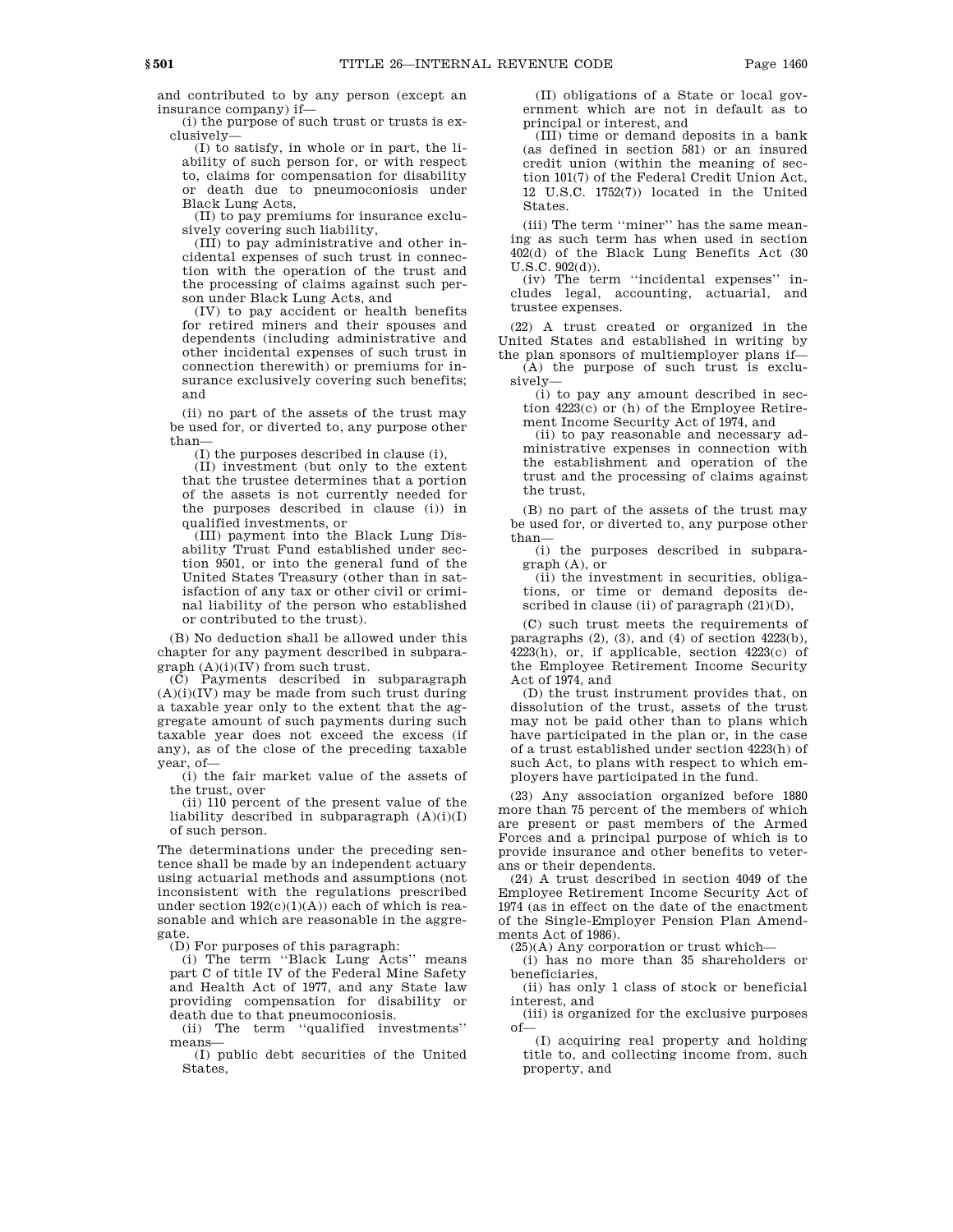(II) remitting the entire amount of income from such property (less expenses) to 1 or more organizations described in subparagraph (C) which are shareholders of such corporation or beneficiaries of such trust.

For purposes of clause (iii), the term ''real property'' shall not include any interest as a tenant in common (or similar interest) and shall not include any indirect interest.

(B) A corporation or trust shall be described in subparagraph (A) without regard to whether the corporation or trust is organized by 1 or more organizations described in subparagraph  $(C)$ .

(C) An organization is described in this subparagraph if such organization is—

(i) a qualified pension, profit sharing, or stock bonus plan that meets the requirements of section 401(a),

(ii) a governmental plan (within the meaning of section 414(d)),

(iii) the United States, any State or political subdivision thereof, or any agency or instrumentality of any of the foregoing, or

(iv) any organization described in paragraph (3).

(D) A corporation or trust shall in no event be treated as described in subparagraph (A) unless such corporation or trust permits its shareholders or beneficiaries—

(i) to dismiss the corporation's or trust's investment adviser, following reasonable notice, upon a vote of the shareholders or beneficiaries holding a majority of interest in the corporation or trust, and

(ii) to terminate their interest in the corporation or trust by either, or both, of the following alternatives, as determined by the corporation or trust:

(I) by selling or exchanging their stock in the corporation or interest in the trust (subject to any Federal or State securities law) to any organization described in subparagraph (C) so long as the sale or exchange does not increase the number of shareholders or beneficiaries in such corporation or trust above 35, or

(II) by having their stock or interest redeemed by the corporation or trust after the shareholder or beneficiary has provided 90 days notice to such corporation or trust.

 $(E)(i)$  For purposes of this title—

(I) a corporation which is a qualified subsidiary shall not be treated as a separate corporation, and

 $(\overline{II})$  all assets, liabilities, and items of income, deduction, and credit of a qualified subsidiary shall be treated as assets, liabilities, and such items (as the case may be) of the corporation or trust described in subparagraph (A).

(ii) For purposes of this subparagraph, the term ''qualified subsidiary'' means any corporation if, at all times during the period such corporation was in existence, 100 percent of the stock of such corporation is held by the corporation or trust described in subparagraph (A).

(iii) For purposes of this subtitle, if any corporation which was a qualified subsidiary ceases to meet the requirements of clause (ii), such corporation shall be treated as a new corporation acquiring all of its assets (and assuming all of its liabilities) immediately before such cessation from the corporation or trust described in subparagraph (A) in exchange for its stock.

(F) For purposes of subparagraph (A), the term ''real property'' includes any personal property which is leased under, or in connection with, a lease of real property, but only if the rent attributable to such personal property (determined under the rules of section  $856(d)(1)$  for the taxable year does not exceed 15 percent of the total rent for the taxable year attributable to both the real and personal property leased under, or in connection with, such lease.

(G)(i) An organization shall not be treated as failing to be described in this paragraph merely by reason of the receipt of any otherwise disqualifying income which is incidentally derived from the holding of real property.

(ii) Clause (i) shall not apply if the amount of gross income described in such clause exceeds 10 percent of the organization's gross income for the taxable year unless the organization establishes to the satisfaction of the Secretary that the receipt of gross income described in clause (i) in excess of such limitation was inadvertent and reasonable steps are being taken to correct the circumstances giving rise to such income.

(26) Any membership organization if—

(A) such organization is established by a State exclusively to provide coverage for medical care (as defined in section 213(d)) on a not-for-profit basis to individuals described in subparagraph (B) through—

(i) insurance issued by the organization, or

(ii) a health maintenance organization under an arrangement with the organization,

(B) the only individuals receiving such coverage through the organization are individuals—

(i) who are residents of such State, and

(ii) who, by reason of the existence or history of a medical condition—

(I) are unable to acquire medical care coverage for such condition through insurance or from a health maintenance organization, or

(II) are able to acquire such coverage only at a rate which is substantially in excess of the rate for such coverage through the membership organization,

(C) the composition of the membership in such organization is specified by such State, and

 $(D)$  no part of the net earnings of the organization inures to the benefit of any private shareholder or individual.

A spouse and any qualifying child (as defined in section 24(c)) of an individual described in subparagraph (B) (without regard to this sentence) shall be treated as described in subparagraph (B).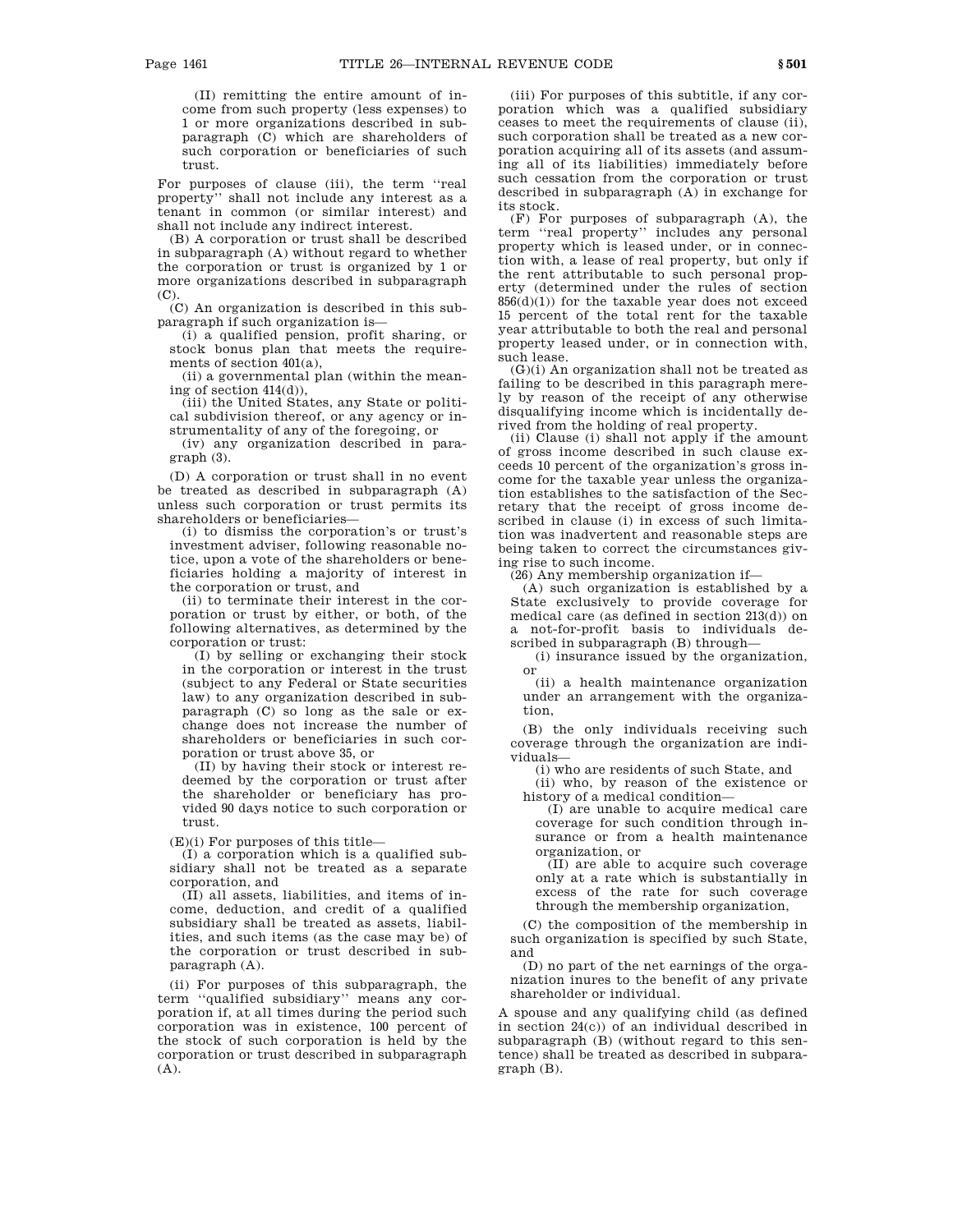$(27)(A)$  Any membership organization if—

(i) such organization is established before June 1, 1996, by a State exclusively to reimburse its members for losses arising under workmen's compensation acts,

(ii) such State requires that the membership of such organization consist of—

(I) all persons who issue insurance covering workmen's compensation losses in such State, and

(II) all persons and governmental entities who self-insure against such losses, and

(iii) such organization operates as a nonprofit organization by—

(I) returning surplus income to its members or workmen's compensation policyholders on a periodic basis, and

(II) reducing initial premiums in anticipation of investment income.

(B) Any organization (including a mutual insurance company) if—

(i) such organization is created by State law and is organized and operated under State law exclusively to—

(I) provide workmen's compensation insurance which is required by State law or with respect to which State law provides significant disincentives if such insurance is not purchased by an employer, and

(II) provide related coverage which is incidental to workmen's compensation insurance,

(ii) such organization must provide workmen's compensation insurance to any employer in the State (for employees in the State or temporarily assigned out-of-State) which seeks such insurance and meets other reasonable requirements relating thereto,

 $(iii)(I)$  the State makes a financial commitment with respect to such organization either by extending the full faith and credit of the State to the initial debt of such organization or by providing the initial operating capital of such organization, and (II) in the case of periods after the date of enactment of this subparagraph, the assets of such organization revert to the State upon dissolution or State law does not permit the dissolution of such organization, and

(iv) the majority of the board of directors or oversight body of such organization are appointed by the chief executive officer or other executive branch official of the State, by the State legislature, or by both.

(28) The National Railroad Retirement Investment Trust established under section 15(j) of the Railroad Retirement Act of 1974.

(29) CO–OP HEALTH INSURANCE ISSUERS.—

(A) IN GENERAL.—A qualified nonprofit health insurance issuer (within the meaning of section 1322 of the Patient Protection and Affordable Care Act) which has received a loan or grant under the CO–OP program under such section, but only with respect to periods for which the issuer is in compliance with the requirements of such section and any agreement with respect to the loan or grant.

(B) CONDITIONS FOR EXEMPTION.—Subparagraph (A) shall apply to an organization only if—

(i) the organization has given notice to the Secretary, in such manner as the Secretary may by regulations prescribe, that it is applying for recognition of its status under this paragraph,

(ii) except as provided in section 1322(c)(4) of the Patient Protection and Affordable Care Act, no part of the net earnings of which inures to the benefit of any private shareholder or individual,

(iii) no substantial part of the activities of which is carrying on propaganda, or otherwise attempting, to influence legislation, and

(iv) the organization does not participate in, or intervene in (including the publishing or distributing of statements), any political campaign on behalf of (or in opposition to) any candidate for public office.

# **(d) Religious and apostolic organizations**

The following organizations are referred to in subsection (a): Religious or apostolic associations or corporations, if such associations or corporations have a common treasury or community treasury, even if such associations or corporations engage in business for the common benefit of the members, but only if the members thereof include (at the time of filing their returns) in their gross income their entire pro rata shares, whether distributed or not, of the taxable income of the association or corporation for such year. Any amount so included in the gross income of a member shall be treated as a dividend received.

### **(e) Cooperative hospital service organizations**

For purposes of this title, an organization shall be treated as an organization organized and operated exclusively for charitable purposes, if—

(1) such organization is organized and operated solely—

(A) to perform, on a centralized basis, one or more of the following services which, if performed on its own behalf by a hospital which is an organization described in subsection (c)(3) and exempt from taxation under subsection (a), would constitute activities in exercising or performing the purpose or function constituting the basis for its exemption: data processing, purchasing (including the purchasing of insurance on a group basis), warehousing, billing and collection (including the purchase of patron accounts receivable on a recourse basis), food, clinical, industrial engineering, laboratory, printing, communications, record center, and personnel (including selection, testing, training, and education of personnel) services; and

(B) to perform such services solely for two or more hospitals each of which is—

(i) an organization described in subsection (c)(3) which is exempt from taxation under subsection (a),

(ii) a constituent part of an organization described in subsection  $(c)(3)$  which is exempt from taxation under subsection (a)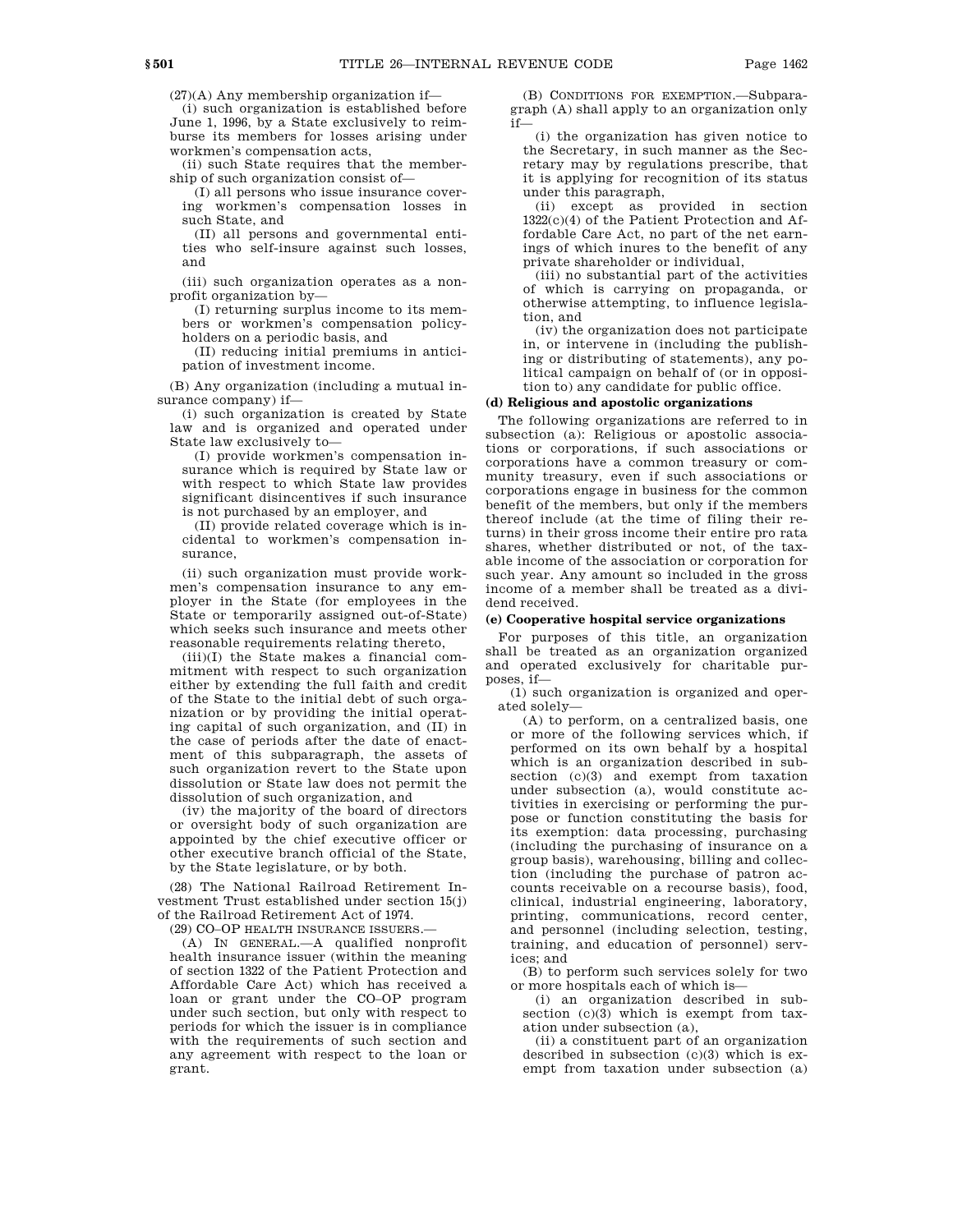and which, if organized and operated as a separate entity, would constitute an organization described in subsection (c)(3), or

(iii) owned and operated by the United States, a State, the District of Columbia, or a possession of the United States, or a political subdivision or an agency or instrumentality of any of the foregoing;

(2) such organization is organized and operated on a cooperative basis and allocates or pays, within 81 ⁄2 months after the close of its taxable year, all net earnings to patrons on the basis of services performed for them; and

(3) if such organization has capital stock, all of such stock outstanding is owned by its patrons.

For purposes of this title, any organization which, by reason of the preceding sentence, is an organization described in subsection (c)(3) and exempt from taxation under subsection (a), shall be treated as a hospital and as an organization referred to in section  $170(b)(1)(A)(iii)$ .

# **(f) Cooperative service organizations of operating educational organizations**

For purposes of this title, if an organization is—

(1) organized and operated solely to hold, commingle, and collectively invest and reinvest (including arranging for and supervising the performance by independent contractors of investment services related thereto) in stocks and securities, the moneys contributed thereto by each of the members of such organization, and to collect income therefrom and turn over the entire amount thereof, less expenses, to such members,

(2) organized and controlled by one or more such members, and

(3) comprised solely of members that are organizations described in clause (ii) or (iv) of section  $170(b)(1)(A)$ —

(A) which are exempt from taxation under subsection (a), or

(B) the income of which is excluded from taxation under section 115(a),

then such organization shall be treated as an organization organized and operated exclusively for charitable purposes.

### **(g) Definition of agricultural**

For purposes of subsection  $(c)(5)$ , the term "agricultural" includes the art or science of cultivating land, harvesting crops or aquatic resources, or raising livestock.

# **(h) Expenditures by public charities to influence legislation**

# **(1) General rule**

In the case of an organization to which this subsection applies, exemption from taxation under subsection (a) shall be denied because a substantial part of the activities of such organization consists of carrying on propaganda, or otherwise attempting, to influence legislation, but only if such organization normally—

(A) makes lobbying expenditures in excess of the lobbying ceiling amount for such organization for each taxable year, or

(B) makes grass roots expenditures in excess of the grass roots ceiling amount for such organization for each taxable year.

# **(2) Definitions**

For purposes of this subsection—

### **(A) Lobbying expenditures**

The term ''lobbying expenditures'' means expenditures for the purpose of influencing legislation (as defined in section 4911(d)).

# **(B) Lobbying ceiling amount**

The lobbying ceiling amount for any organization for any taxable year is 150 percent of the lobbying nontaxable amount for such organization for such taxable year, determined under section 4911.

# **(C) Grass roots expenditures**

The term ''grass roots expenditures'' means expenditures for the purpose of influencing legislation (as defined in section  $4911(d)$  without regard to paragraph  $(1)(B)$ thereof).

#### **(D) Grass roots ceiling amount**

The grass roots ceiling amount for any organization for any taxable year is 150 percent of the grass roots nontaxable amount for such organization for such taxable year, determined under section 4911.

# **(3) Organizations to which this subsection applies**

This subsection shall apply to any organization which has elected (in such manner and at such time as the Secretary may prescribe) to have the provisions of this subsection apply to such organization and which, for the taxable year which includes the date the election is made, is described in subsection (c)(3) and—

(A) is described in paragraph (4), and

(B) is not a disqualified organization under paragraph (5).

# **(4) Organizations permitted to elect to have this subsection apply**

An organization is described in this paragraph if it is described in—

(A) section  $170(b)(1)(A)(ii)$  (relating to educational institutions),

(B) section  $170(b)(1)(A)(iii)$  (relating to hospitals and medical research organizations),

(C) section  $170(b)(1)(A)(iv)$  (relating to organizations supporting government schools),

(D) section  $170(b)(1)(A)(vi)$  (relating to organizations publicly supported by charitable contributions),

(E) section  $509(a)(2)$  (relating to organizations publicly supported by admissions, sales, etc.), or

 $(F)$  section 509 $(a)(3)$  (relating to organizations supporting certain types of public charities) except that for purposes of this subparagraph, section 509(a)(3) shall be applied without regard to the last sentence of section 509(a).

# **(5) Disqualified organizations**

For purposes of paragraph (3) an organization is a disqualified organization if it is—

(A) described in section  $170(b)(1)(A)(i)$  (relating to churches),

(B) an integrated auxiliary of a church or of a convention or association of churches, or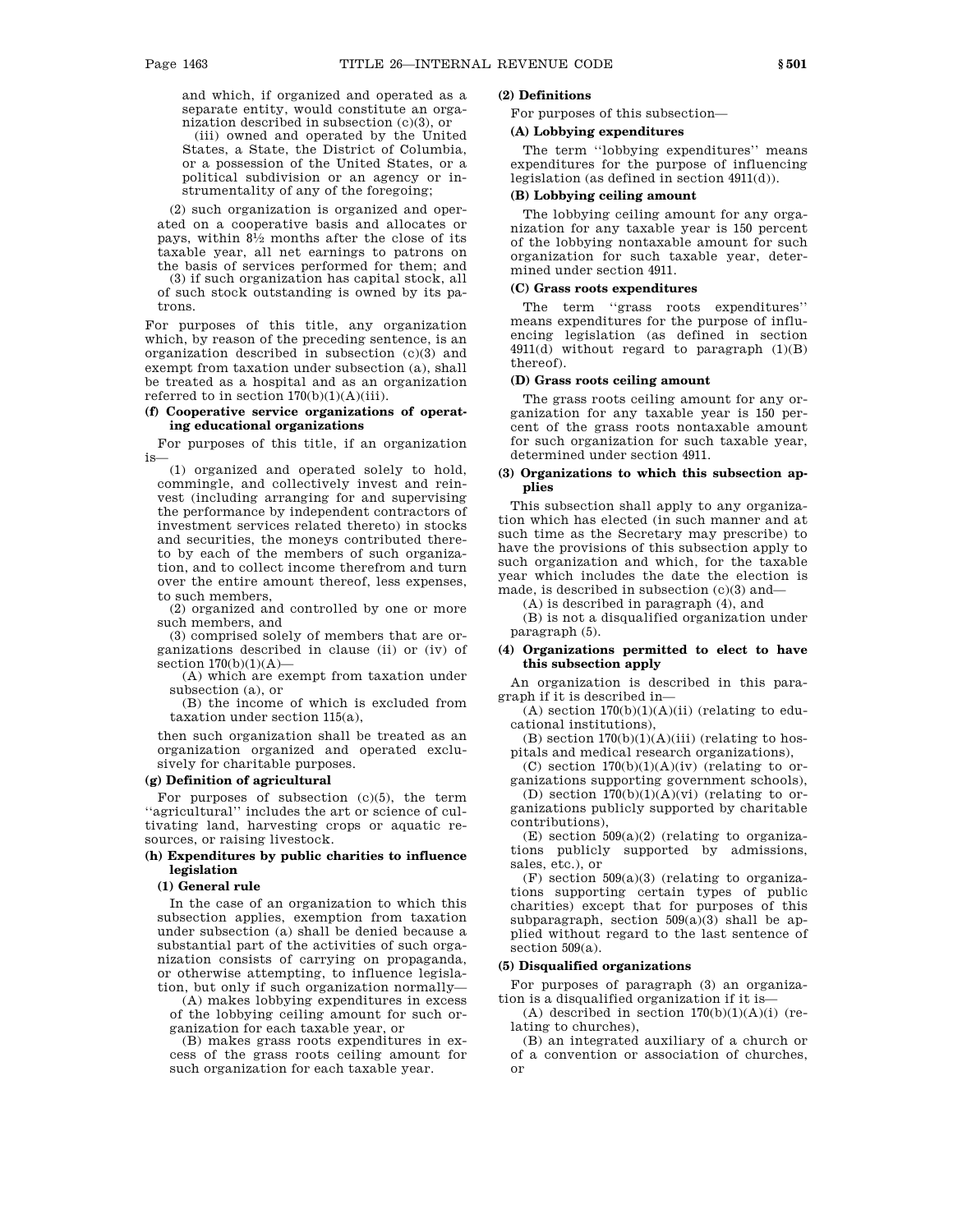(C) a member of an affiliated group of organizations (within the meaning of section  $4911(f)(2)$ ) if one or more members of such group is described in subparagraph (A) or (B).

#### **(6) Years for which election is effective**

An election by an organization under this subsection shall be effective for all taxable years of such organization which—

(A) end after the date the election is made, and

(B) begin before the date the election is revoked by such organization (under regulations prescribed by the Secretary).

#### **(7) No effect on certain organizations**

With respect to any organization for a taxable year for which—

(A) such organization is a disqualified organization (within the meaning of paragraph (5)), or

(B) an election under this subsection is not in effect for such organization,

nothing in this subsection or in section 4911 shall be construed to affect the interpretation of the phrase, ''no substantial part of the activities of which is carrying on propaganda, or otherwise attempting, to influence legislation,'' under subsection (c)(3).

# **(8) Affiliated organizations**

**For rules regarding affiliated organizations, see section 4911(f).**

# **(i) Prohibition of discrimination by certain social clubs**

Notwithstanding subsection (a), an organization which is described in subsection (c)(7) shall not be exempt from taxation under subsection (a) for any taxable year if, at any time during such taxable year, the charter, bylaws, or other governing instrument, of such organization or any written policy statement of such organization contains a provision which provides for discrimination against any person on the basis of race, color, or religion. The preceding sentence to the extent it relates to discrimination on the basis of religion shall not apply to—

(1) an auxiliary of a fraternal beneficiary society if such society—

 $(A)$  is described in subsection  $(c)(8)$  and exempt from tax under subsection (a), and

(B) limits its membership to the members of a particular religion, or

(2) a club which in good faith limits its membership to the members of a particular religion in order to further the teachings or principles of that religion, and not to exclude individuals of a particular race or color.

# **(j) Special rules for certain amateur sports organizations**

### **(1) In general**

In the case of a qualified amateur sports organization—

 $(A)$  the requirement of subsection  $(c)(3)$ that no part of its activities involve the provision of athletic facilities or equipment shall not apply, and

(B) such organization shall not fail to meet the requirements of subsection (c)(3) merely because its membership is local or regional in nature.

### **(2) Qualified amateur sports organization defined**

For purposes of this subsection, the term ''qualified amateur sports organization'' means any organization organized and operated exclusively to foster national or international amateur sports competition if such organization is also organized and operated primarily to conduct national or international competition in sports or to support and develop amateur athletes for national or international competition in sports.

## **(k) Treatment of certain organizations providing child care**

For purposes of subsection  $(c)(3)$  of this section and sections  $170(c)(2)$ ,  $2055(a)(2)$ , and  $2522(a)(2)$ , the term "educational purposes" includes the providing of care of children away from their homes if—

(1) substantially all of the care provided by the organization is for purposes of enabling individuals to be gainfully employed, and

(2) the services provided by the organization are available to the general public.

### **(***l***) Government corporations exempt under subsection (c)(1)**

For purposes of subsection  $(c)(1)$ , the following organizations are described in this subsection:

(1) The Central Liquidity Facility established under title III of the Federal Credit Union Act (12 U.S.C. 1795 et seq.).

(2) The Resolution Trust Corporation established under section 21A 1 of the Federal Home Loan Bank Act.

(3) The Resolution Funding Corporation established under section 21B of the Federal Home Loan Bank Act.

(4) The Patient-Centered Outcomes Research Institute established under section 1181(b) of the Social Security Act.

### **(m) Certain organizations providing commercialtype insurance not exempt from tax**

### **(1) Denial of tax exemption where providing commercial-type insurance is substantial part of activities**

An organization described in paragraph (3) or (4) of subsection (c) shall be exempt from tax under subsection (a) only if no substantial part of its activities consists of providing commercial-type insurance.

# **(2) Other organizations taxed as insurance companies on insurance business**

In the case of an organization described in paragraph (3) or (4) of subsection (c) which is exempt from tax under subsection (a) after the application of paragraph (1) of this subsection—

(A) the activity of providing commercialtype insurance shall be treated as an unrelated trade or business (as defined in section 513), and

(B) in lieu of the tax imposed by section 511 with respect to such activity, such organization shall be treated as an insurance company for purposes of applying subchapter L with respect to such activity.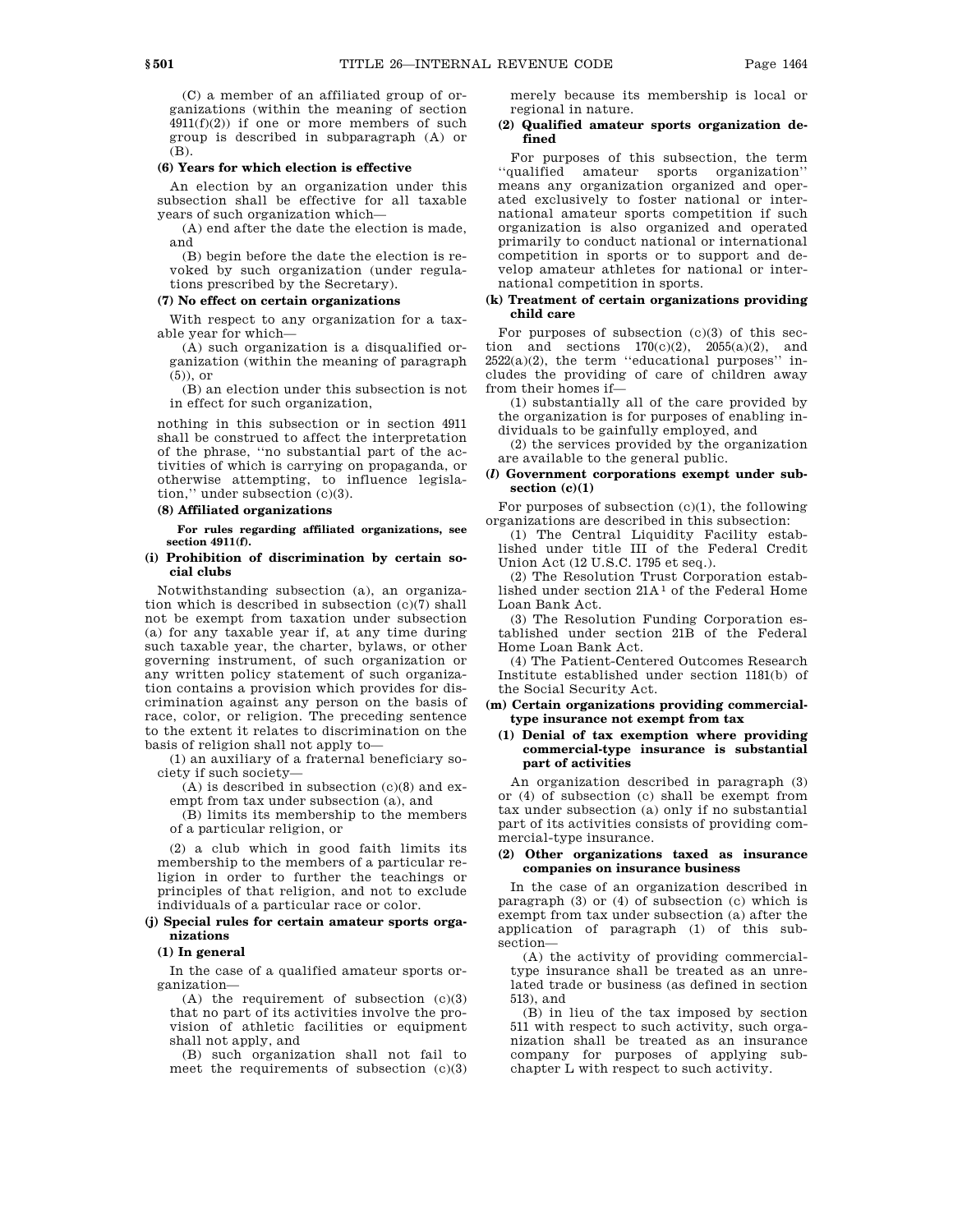# **(3) Commercial-type insurance**

For purposes of this subsection, the term ''commercial-type insurance'' shall not include—

(A) insurance provided at substantially below cost to a class of charitable recipients,

(B) incidental health insurance provided by a health maintenance organization of a kind customarily provided by such organizations,

(C) property or casualty insurance provided (directly or through an organization described in section  $414(e)(3)(B)(ii)$  by a church or convention or association of churches for such church or convention or association of churches,

(D) providing retirement or welfare benefits (or both) by a church or a convention or association of churches (directly or through an organization described in section  $414(e)(3)(A)$  or  $414(e)(3)(B)(ii)$  for the employees (including employees described in section  $414(e)(3)(B)$  of such church or convention or association of churches or the beneficiaries of such employees, and

(E) charitable gift annuities.

# **(4) Insurance includes annuities**

For purposes of this subsection, the issuance of annuity contracts shall be treated as providing insurance.

# **(5) Charitable gift annuity**

For purposes of paragraph (3)(E), the term ''charitable gift annuity'' means an annuity if—

(A) a portion of the amount paid in connection with the issuance of the annuity is allowable as a deduction under section 170 or 2055, and

(B) the annuity is described in section 514(c)(5) (determined as if any amount paid in cash in connection with such issuance were property).

# **(n) Charitable risk pools**

### **(1) In general**

For purposes of this title—

(A) a qualified charitable risk pool shall be treated as an organization organized and operated exclusively for charitable purposes, and

(B) subsection (m) shall not apply to a qualified charitable risk pool.

# **(2) Qualified charitable risk pool**

For purposes of this subsection, the term ''qualified charitable risk pool'' means any organization—

(A) which is organized and operated solely to pool insurable risks of its members (other than risks related to medical malpractice) and to provide information to its members with respect to loss control and risk management,

(B) which is comprised solely of members that are organizations described in subsection (c)(3) and exempt from tax under subsection (a), and

(C) which meets the organizational requirements of paragraph (3).

#### **(3) Organizational requirements**

An organization (hereinafter in this subsection referred to as the ''risk pool'') meets the organizational requirements of this paragraph if—

(A) such risk pool is organized as a nonprofit organization under State law provisions authorizing risk pooling arrangements for charitable organizations,

(B) such risk pool is exempt from any income tax imposed by the State (or will be so exempt after such pool qualifies as an organization exempt from tax under this title),

(C) such risk pool has obtained at least \$1,000,000 in startup capital from nonmember charitable organizations,

(D) such risk pool is controlled by a board of directors elected by its members, and

(E) the organizational documents of such risk pool require that—

(i) each member of such pool shall at all times be an organization described in subsection (c)(3) and exempt from tax under subsection (a),

(ii) any member which receives a final determination that it no longer qualifies as an organization described in subsection (c)(3) shall immediately notify the pool of such determination and the effective date of such determination, and

(iii) each policy of insurance issued by the risk pool shall provide that such policy will not cover the insured with respect to events occurring after the date such final determination was issued to the insured.

An organization shall not cease to qualify as a qualified charitable risk pool solely by reason of the failure of any of its members to continue to be an organization described in subsection (c)(3) if, within a reasonable period of time after such pool is notified as required under subparagraph (E)(ii), such pool takes such action as may be reasonably necessary to remove such member from such pool.

# **(4) Other definitions**

For purposes of this subsection—

### **(A) Startup capital**

The term ''startup capital'' means any capital contributed to, and any program-related investments (within the meaning of section 4944(c)) made in, the risk pool before such pool commences operations.

# **(B) Nonmember charitable organization**

The term ''nonmember charitable organization'' means any organization which is described in subsection (c)(3) and exempt from tax under subsection (a) and which is not a member of the risk pool and does not benefit (directly or indirectly) from the insurance coverage provided by the pool to its members.

### **(***o***) Treatment of hospitals participating in provider-sponsored organizations**

An organization shall not fail to be treated as organized and operated exclusively for a charitable purpose for purposes of subsection (c)(3) solely because a hospital which is owned and operated by such organization participates in a provider-sponsored organization (as defined in section 1855(d) of the Social Security Act), whether or not the provider-sponsored organiza-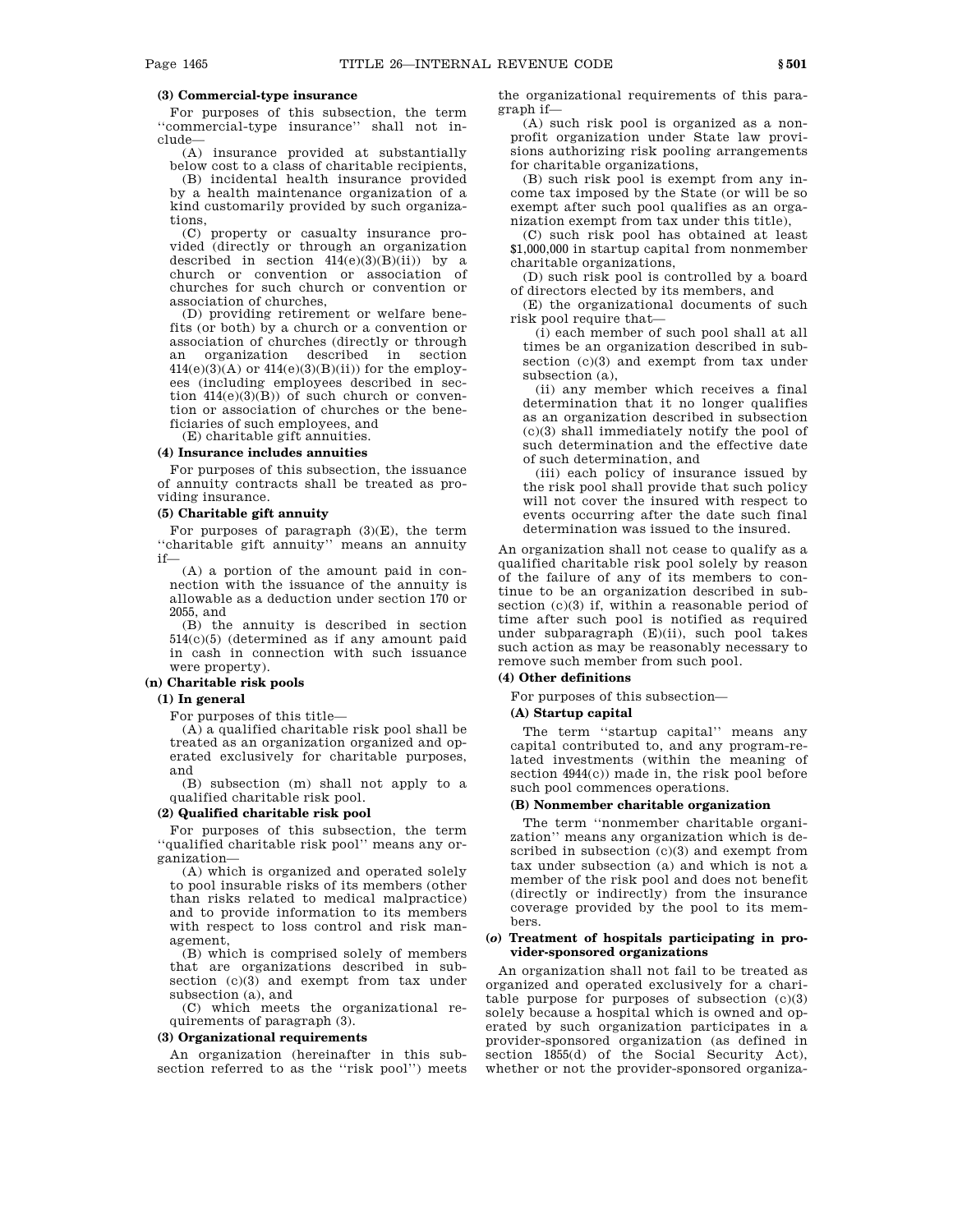tion is exempt from tax. For purposes of subsection  $(c)(3)$ , any person with a material financial interest in such a provider-sponsored organization shall be treated as a private shareholder or individual with respect to the hospital.

# **(p) Suspension of tax-exempt status of terrorist organizations**

# **(1) In general**

The exemption from tax under subsection (a) with respect to any organization described in paragraph (2), and the eligibility of any organization described in paragraph (2) to apply for recognition of exemption under subsection (a), shall be suspended during the period described in paragraph (3).

# **(2) Terrorist organizations**

An organization is described in this paragraph if such organization is designated or otherwise individually identified—

(A) under section  $212(a)(3)(B)(vi)(II)$  or  $219$ of the Immigration and Nationality Act as a terrorist organization or foreign terrorist organization,

(B) in or pursuant to an Executive order which is related to terrorism and issued under the authority of the International Emergency Economic Powers Act or section 5 of the United Nations Participation Act of 1945 for the purpose of imposing on such organization an economic or other sanction, or

(C) in or pursuant to an Executive order issued under the authority of any Federal law if—

(i) the organization is designated or otherwise individually identified in or pursuant to such Executive order as supporting or engaging in terrorist activity (as defined in section  $212(a)(3)(B)$  of the Immigration and Nationality Act) or supporting terrorism (as defined in section  $140(d)(2)$  of the Foreign Relations Authorization Act, Fiscal Years 1988 and 1989); and

(ii) such Executive order refers to this subsection.

### **(3) Period of suspension**

With respect to any organization described in paragraph (2), the period of suspension—

(A) begins on the later of—

(i) the date of the first publication of a designation or identification described in paragraph (2) with respect to such organization, or

(ii) the date of the enactment of this subsection, and

(B) ends on the first date that all designations and identifications described in paragraph (2) with respect to such organization are rescinded pursuant to the law or Executive order under which such designation or identification was made.

### **(4) Denial of deduction**

No deduction shall be allowed under any provision of this title, including sections 170, 545(b)(2), 556(b)(2),<sup>5</sup> 642(c), 2055, 2106(a)(2), and 2522, with respect to any contribution to an organization described in paragraph (2) during the period described in paragraph (3).

# **(5) Denial of administrative or judicial challenge of suspension or denial of deduction**

Notwithstanding section 7428 or any other provision of law, no organization or other person may challenge a suspension under paragraph (1), a designation or identification described in paragraph (2), the period of suspension described in paragraph (3), or a denial of a deduction under paragraph (4) in any administrative or judicial proceeding relating to the Federal tax liability of such organization or other person.

# **(6) Erroneous designation**

# **(A) In general**

If—

(i) the tax exemption of any organization described in paragraph (2) is suspended under paragraph (1),

(ii) each designation and identification described in paragraph (2) which has been made with respect to such organization is determined to be erroneous pursuant to the law or Executive order under which such designation or identification was made, and

(iii) the erroneous designations and identifications result in an overpayment of income tax for any taxable year by such organization,

credit or refund (with interest) with respect to such overpayment shall be made.

# **(B) Waiver of limitations**

If the credit or refund of any overpayment of tax described in subparagraph  $(A)(iii)$  is prevented at any time by the operation of any law or rule of law (including res judicata), such credit or refund may nevertheless be allowed or made if the claim therefor is filed before the close of the 1-year period beginning on the date of the last determination described in subparagraph (A)(ii).

### **(7) Notice of suspensions**

If the tax exemption of any organization is suspended under this subsection, the Internal Revenue Service shall update the listings of tax-exempt organizations and shall publish appropriate notice to taxpayers of such suspension and of the fact that contributions to such organization are not deductible during the period of such suspension.

### **(q) Special rules for credit counseling organizations**

# **(1) In general**

An organization with respect to which the provision of credit counseling services is a substantial purpose shall not be exempt from tax under subsection (a) unless such organization is described in paragraph (3) or (4) of subsection (c) and such organization is organized and operated in accordance with the following requirements:

(A) The organization—

(i) provides credit counseling services tailored to the specific needs and circumstances of consumers,

<sup>5</sup>See References in Text note below.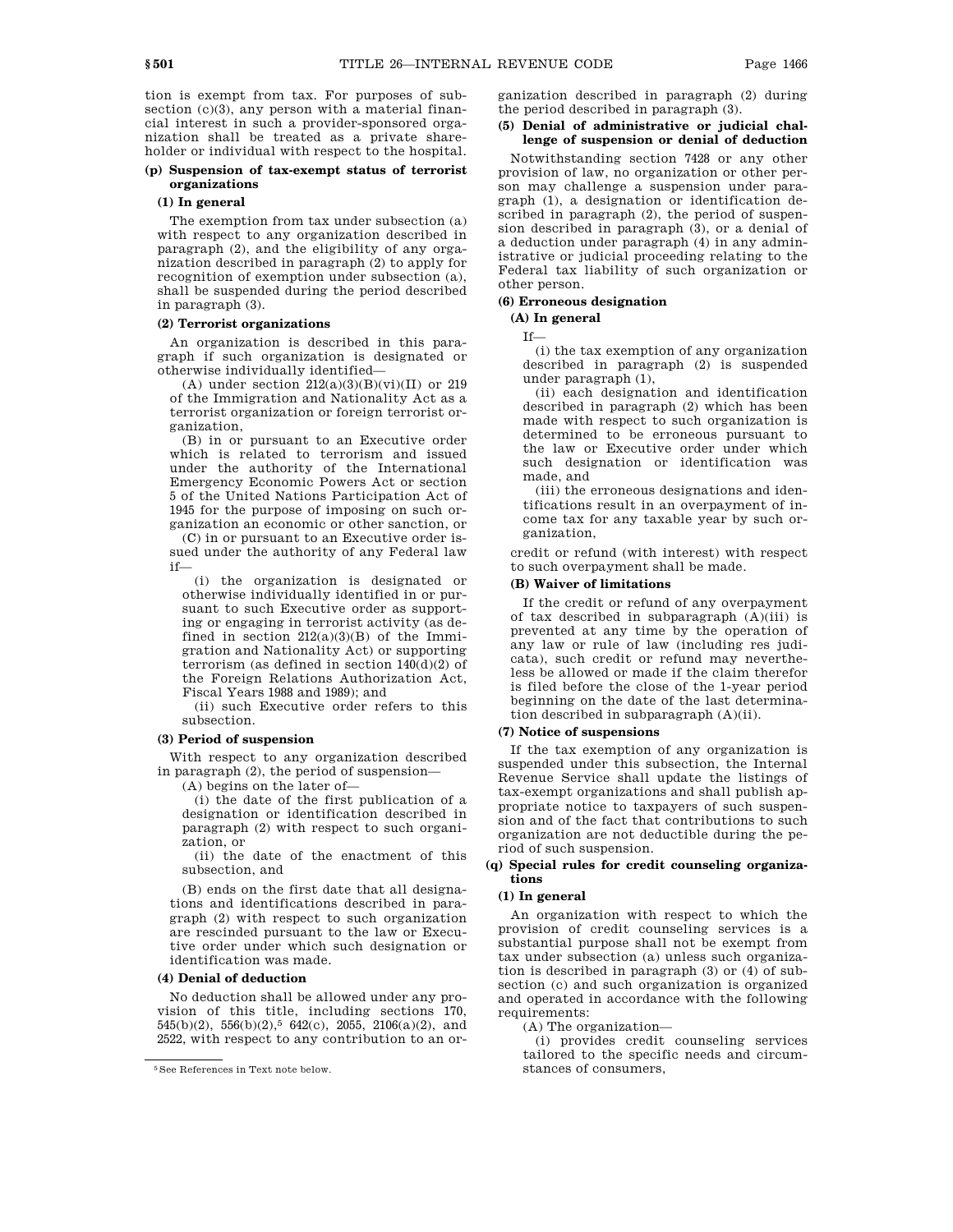(ii) makes no loans to debtors (other than loans with no fees or interest) and does not negotiate the making of loans on behalf of debtors,

(iii) provides services for the purpose of improving a consumer's credit record, credit history, or credit rating only to the extent that such services are incidental to providing credit counseling services, and

(iv) does not charge any separately stated fee for services for the purpose of improving any consumer's credit record, credit history, or credit rating.

(B) The organization does not refuse to provide credit counseling services to a consumer due to the inability of the consumer to pay, the ineligibility of the consumer for debt management plan enrollment, or the unwillingness of the consumer to enroll in a debt management plan.

(C) The organization establishes and implements a fee policy which—

(i) requires that any fees charged to a consumer for services are reasonable,

(ii) allows for the waiver of fees if the consumer is unable to pay, and

(iii) except to the extent allowed by State law, prohibits charging any fee based in whole or in part on a percentage of the consumer's debt, the consumer's payments to be made pursuant to a debt management plan, or the projected or actual savings to the consumer resulting from enrolling in a debt management plan.

(D) At all times the organization has a board of directors or other governing body—

(i) which is controlled by persons who represent the broad interests of the public, such as public officials acting in their capacities as such, persons having special knowledge or expertise in credit or financial education, and community leaders,

(ii) not more than 20 percent of the voting power of which is vested in persons who are employed by the organization or who will benefit financially, directly or indirectly, from the organization's activities (other than through the receipt of reasonable directors' fees or the repayment of consumer debt to creditors other than the credit counseling organization or its affiliates), and

(iii) not more than 49 percent of the voting power of which is vested in persons who are employed by the organization or who will benefit financially, directly or indirectly, from the organization's activities (other than through the receipt of reasonable directors' fees).

(E) The organization does not own more than 35 percent of—

(i) the total combined voting power of any corporation (other than a corporation which is an organization described in subsection (c)(3) and exempt from tax under subsection (a)) which is in the trade or business of lending money, repairing credit, or providing debt management plan services, payment processing, or similar services,

(ii) the profits interest of any partnership (other than a partnership which is an organization described in subsection (c)(3) and exempt from tax under subsection (a)) which is in the trade or business of lending money, repairing credit, or providing debt management plan services, payment processing, or similar services, and

(iii) the beneficial interest of any trust or estate (other than a trust which is an organization described in subsection (c)(3) and exempt from tax under subsection (a)) which is in the trade or business of lending money, repairing credit, or providing debt management plan services, payment processing, or similar services.

(F) The organization receives no amount for providing referrals to others for debt management plan services, and pays no amount to others for obtaining referrals of consumers.

### **(2) Additional requirements for organizations described in subsection (c)(3)**

### **(A) In general**

In addition to the requirements under paragraph (1), an organization with respect to which the provision of credit counseling services is a substantial purpose and which is described in paragraph (3) of subsection (c) shall not be exempt from tax under subsection (a) unless such organization is organized and operated in accordance with the following requirements:

(i) The organization does not solicit contributions from consumers during the initial counseling process or while the consumer is receiving services from the organization.

(ii) The aggregate revenues of the organization which are from payments of creditors of consumers of the organization and which are attributable to debt management plan services do not exceed the applicable percentage of the total revenues of the organization.

### **(B) Applicable percentage**

# **(i) In general**

For purposes of subparagraph (A)(ii), the applicable percentage is 50 percent.

### **(ii) Transition rule**

Notwithstanding clause (i), in the case of an organization with respect to which the provision of credit counseling services is a substantial purpose and which is described in paragraph (3) of subsection (c) and exempt from tax under subsection (a) on the date of the enactment of this subsection, the applicable percentage is—

(I) 80 percent for the first taxable year of such organization beginning after the date which is 1 year after the date of the enactment of this subsection, and

(II) 70 percent for the second such taxable year beginning after such date, and

(III) 60 percent for the third such taxable year beginning after such date.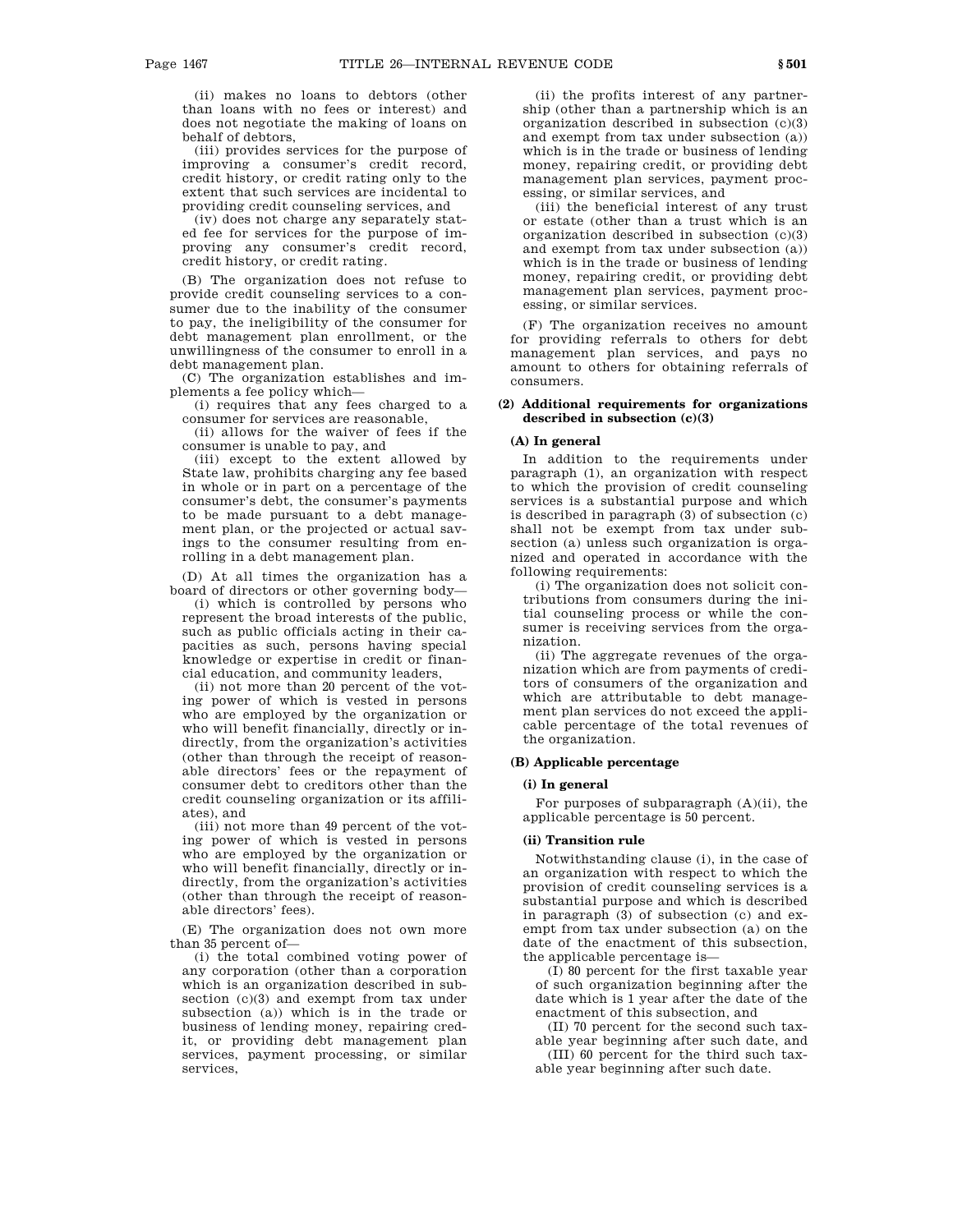### **(3) Additional requirement for organizations described in subsection (c)(4)**

In addition to the requirements under paragraph (1), an organization with respect to which the provision of credit counseling services is a substantial purpose and which is described in paragraph (4) of subsection (c) shall not be exempt from tax under subsection (a) unless such organization notifies the Secretary, in such manner as the Secretary may by regulations prescribe, that it is applying for recognition as a credit counseling organization.

### **(4) Credit counseling services; debt management plan services**

For purposes of this subsection—

### **(A) Credit counseling services**

The term ''credit counseling services'' means—

(i) the providing of educational information to the general public on budgeting, personal finance, financial literacy, saving and spending practices, and the sound use of consumer credit,

(ii) the assisting of individuals and families with financial problems by providing them with counseling, or

(iii) a combination of the activities described in clauses (i) and (ii).

### **(B) Debt management plan services**

The term ''debt management plan services'' means services related to the repayment, consolidation, or restructuring of a consumer's debt, and includes the negotiation with creditors of lower interest rates, the waiver or reduction of fees, and the marketing and processing of debt management plans.

# **(r) Additional requirements for certain hospitals (1) In general**

A hospital organization to which this subsection applies shall not be treated as described in subsection  $(c)(3)$  unless the organization—

(A) meets the community health needs assessment requirements described in paragraph (3),

(B) meets the financial assistance policy requirements described in paragraph (4),

(C) meets the requirements on charges described in paragraph (5), and

(D) meets the billing and collection requirement described in paragraph (6).

# **(2) Hospital organizations to which subsection applies**

#### **(A) In general**

This subsection shall apply to—

(i) an organization which operates a facility which is required by a State to be licensed, registered, or similarly recognized as a hospital, and

(ii) any other organization which the Secretary determines has the provision of hospital care as its principal function or purpose constituting the basis for its exemption under subsection (c)(3) (determined without regard to this subsection).

# **(B) Organizations with more than 1 hospital facility**

If a hospital organization operates more than 1 hospital facility—

(i) the organization shall meet the requirements of this subsection separately with respect to each such facility, and

(ii) the organization shall not be treated as described in subsection (c)(3) with respect to any such facility for which such requirements are not separately met.

### **(3) Community health needs assessments**

# **(A) In general**

An organization meets the requirements of this paragraph with respect to any taxable year only if the organization—

(i) has conducted a community health needs assessment which meets the requirements of subparagraph (B) in such taxable year or in either of the 2 taxable years immediately preceding such taxable year, and

(ii) has adopted an implementation strategy to meet the community health needs identified through such assessment.

#### **(B) Community health needs assessment**

A community health needs assessment meets the requirements of this paragraph if such community health needs assessment—

(i) takes into account input from persons who represent the broad interests of the community served by the hospital facility, including those with special knowledge of or expertise in public health, and

(ii) is made widely available to the public.

### **(4) Financial assistance policy**

An organization meets the requirements of this paragraph if the organization establishes the following policies:

### **(A) Financial assistance policy**

A written financial assistance policy which includes—

(i) eligibility criteria for financial assistance, and whether such assistance includes free or discounted care,

(ii) the basis for calculating amounts charged to patients,

(iii) the method for applying for financial assistance,

(iv) in the case of an organization which does not have a separate billing and collections policy, the actions the organization may take in the event of non-payment, including collections action and reporting to credit agencies, and

(v) measures to widely publicize the policy within the community to be served by the organization.

### **(B) Policy relating to emergency medical care**

A written policy requiring the organization to provide, without discrimination, care for emergency medical conditions (within the meaning of section 1867 of the Social Security Act (42 U.S.C. 1395dd)) to individuals regardless of their eligibility under the fi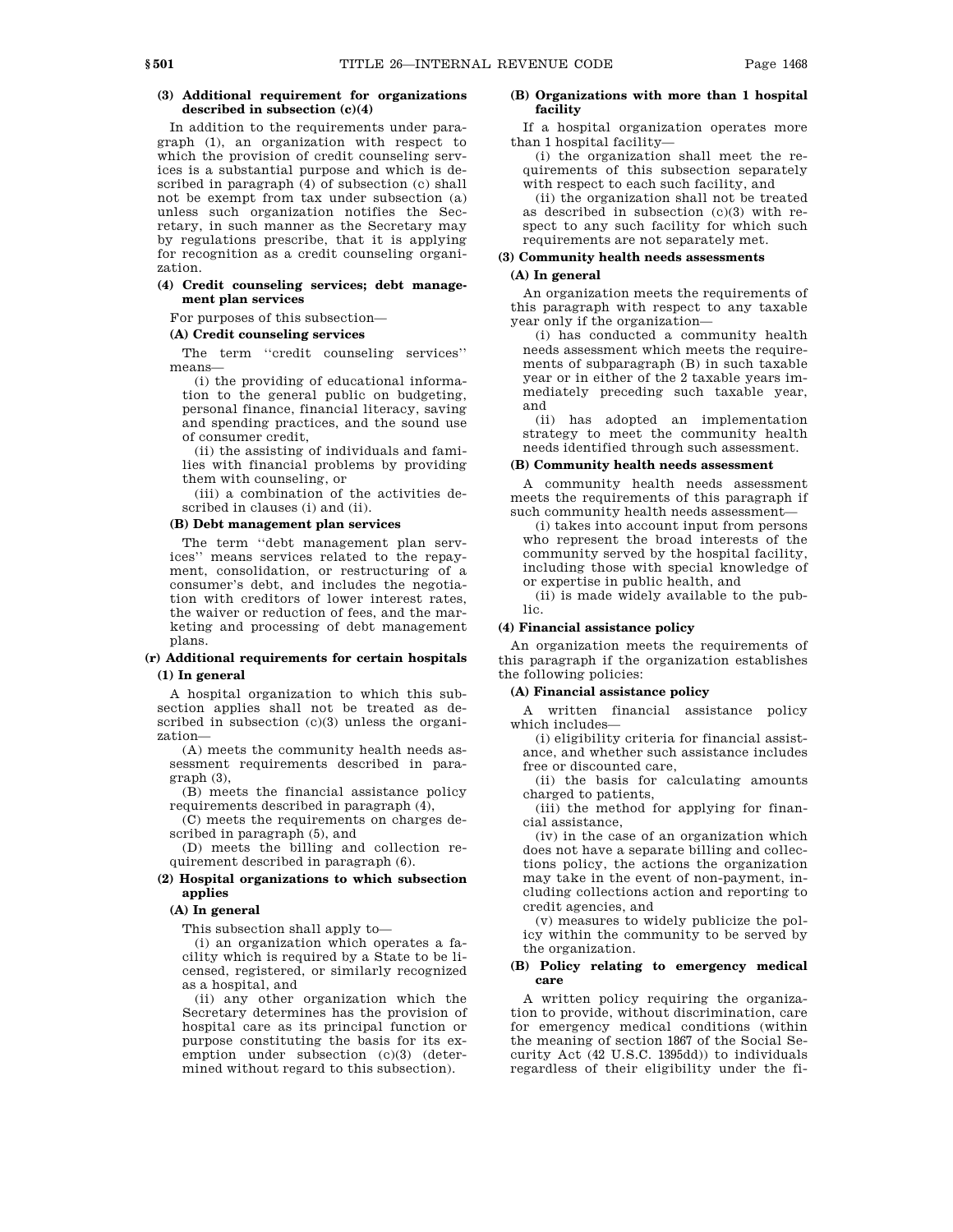nancial assistance policy described in subparagraph (A).

# **(5) Limitation on charges**

An organization meets the requirements of this paragraph if the organization—

(A) limits amounts charged for emergency or other medically necessary care provided to individuals eligible for assistance under the financial assistance policy described in paragraph (4)(A) to not more than the amounts generally billed to individuals who have insurance covering such care, and

(B) prohibits the use of gross charges.

# **(6) Billing and collection requirements**

An organization meets the requirement of this paragraph only if the organization does not engage in extraordinary collection actions before the organization has made reasonable efforts to determine whether the individual is eligible for assistance under the financial assistance policy described in paragraph (4)(A).

# **(7) Regulatory authority**

The Secretary shall issue such regulations and guidance as may be necessary to carry out the provisions of this subsection, including guidance relating to what constitutes reasonable efforts to determine the eligibility of a patient under a financial assistance policy for purposes of paragraph (6).

# **(s) Cross reference**

**For nonexemption of Communist-controlled organizations, see section 11(b) of the Internal Security Act of 1950 (64 Stat. 997; 50 U.S.C. 790(b)).**

(Aug. 16, 1954, ch. 736, 68A Stat. 163; Mar. 13, 1956, ch. 83, §5(2), 70 Stat. 49; Pub. L. 86–428, §1, Apr. 22, 1960, 74 Stat. 54; Pub. L. 86–667, §1, July 14, 1960, 74 Stat. 534; Pub. L. 87–834, §8(d), Oct. 16, 1962, 76 Stat. 997; Pub. L. 89–352, §1, Feb. 2, 1966, 80 Stat. 4; Pub. L. 89–800, §6(a), Nov. 8, 1966, 80 Stat. 1515; Pub. L. 90–364, title I, §109(a), June 28, 1968, 82 Stat. 269; Pub. L. 91–172, title I, §§101(j)(3)–(6), 121(b)(5)(A), (6)(A), Dec. 30, 1969, 83 Stat. 526, 527, 541; Pub. L. 91–618, §1, Dec. 31, 1970, 84 Stat. 1855; Pub. L. 92–418, §1(a), Aug. 29, 1972, 86 Stat. 656; Pub. L. 93–310, §3(a), June 8, 1974, 88 Stat. 235; Pub. L. 93–625, §10(c), Jan. 3, 1975, 88 Stat. 2119; Pub. L. 94–455, title XIII, §§1307(a)(1),  $(d)(1)(A),$  1312(a), 1313(a), title XIX, §1906(b)(13)(A), title XXI, §§2113(a), 2134(b), Oct. 4, 1976, 90 Stat. 1720, 1727, 1730, 1834, 1907, 1927; Pub. L. 94–568, §§1(a), 2(a), Oct. 20, 1976, 90 Stat. 2697; Pub. L. 95–227, §4(a), Feb. 10, 1978, 92 Stat. 15; Pub. L. 95–345, §1(a), Aug. 15, 1978, 92 Stat. 481; Pub. L. 95–600, title VII, §703(b)(2), (g)(2)(A), (B), Nov. 6, 1978, 92 Stat. 2939, 2940; Pub. L. 96–222, title I, §108(b)(2)(B), Apr. 1, 1980, 94 Stat. 226; Pub. L. 96–364, title II, §209(a), Sept. 26, 1980, 94 Stat. 1290; Pub. L. 96–601, §3(a), Dec. 24, 1980, 94 Stat. 3496; Pub. L. 96–605, title I, §106(a), Dec. 28, 1980, 94 Stat. 3523; Pub. L. 97–119, title I, §103(c)(1), Dec. 29, 1981, 95 Stat. 1638; Pub. L. 97–248, title II, §286(a), title III, §354(a), (b), Sept. 3, 1982, 96 Stat. 569, 640, 641; Pub. L. 97–448, title III, §306(b)(5), Jan. 12, 1983, 96 Stat. 2406; Pub. L. 98–369, div. A, title X, §§1032(a), 1079, div. B, title VIII, §2813(b), July 18, 1984, 98 Stat. 1033, 1056, 1206; Pub. L. 99–272, title XI, §11012(b), Apr. 7, 1986, 100 Stat. 260; Pub. L. 99–514, title X, §§1012(a), 1024(b), title XI, §§1109(a), 1114(b)(14), title XVI, §1603(a), title XVIII, §§1879(k)(1), 1899A(15), Oct. 22, 1986, 100 Stat. 2390, 2406, 2435, 2451, 2768, 2909, 2959; Pub. L. 100–203, title X, §10711(a)(2), Dec. 22, 1987, 101 Stat. 1330–464; Pub. L. 100–647, title I, §§1010(b)(4), 1011(c)(7)(D), 1016(a)(1)(A), (2)–(4), 1018(u)(14), (15), (34), title II, §2003(a)(1), (2), title VI, §6202(a), Nov. 10, 1988, 102 Stat. 3451, 3458, 3573, 3574, 3590, 3592, 3597, 3598, 3730; Pub. L. 101–73, title XIV, §1402(a), Aug. 9, 1989, 103 Stat. 550; Pub. L. 102–486, title XIX, §1940(a), Oct. 24, 1992, 106 Stat. 3034; Pub. L. 103–66, title XIII, §13146(a), (b), Aug. 10, 1993, 107 Stat. 443; Pub. L. 104–168, title XIII, §1311(b)(1), July 30, 1996, 110 Stat. 1477; Pub. L. 104–188, title I, §§1114(a), 1704(j)(5), Aug. 20, 1996, 110 Stat. 1759, 1882; Pub. L. 104–191, title III, §§341(a), 342(a), Aug. 21, 1996, 110 Stat. 2070; Pub. L. 105–33, title IV, §4041(a), Aug. 5, 1997, 111 Stat. 360; Pub. L. 105–34, title I, §101(c), title IX, §§963(a), (b), 974(a), Aug. 5, 1997, 111 Stat. 799, 892, 898; Pub. L. 105–206, title VI, §6023(6), (7), July 22, 1998, 112 Stat. 825; Pub. L. 107–16, title VI, §611(d)(3)(C), June 7, 2001, 115 Stat. 98; Pub. L. 107–90, title II, §202, Dec. 21, 2001, 115 Stat. 890; Pub. L. 108–121, title I, §§105(a), 108(a), Nov. 11, 2003, 117 Stat. 1338, 1339; Pub. L. 108–218, title II, §206(a), (b), Apr. 10, 2004, 118 Stat. 610, 611; Pub. L. 108–357, title III, §319(a), (b), Oct. 22, 2004, 118 Stat. 1470, 1471; Pub. L. 109–58, title XIII, §1304(a), (b), Aug. 8, 2005, 119 Stat. 997; Pub. L. 109–135, title IV, §412(bb), (cc), Dec. 21, 2005, 119 Stat. 2639; Pub. L. 109–280, title VIII, §862(a), title XII, §1220(a), Aug. 17, 2006, 120 Stat. 1021, 1086; Pub. L. 111–148,

title I, §1322(h)(1), title VI, §6301(f), title IX, §9007(a), title X, §10903(a), Mar. 23, 2010, 124 Stat. 191, 747, 855, 1016; Pub. L. 111–152, title I, §1004(d)(4), Mar. 30, 2010, 124 Stat. 1035.)

#### REFERENCES IN TEXT

Sections 306A and 306B of the Rural Electrification Act of 1936, referred to in subsec.  $(c)(12)(B)(iv)$ , are classified to sections 936a and 936b, respectively, of Title 7, Agriculture. Section 311 of the Act was classified to section 940a of Title 7 prior to repeal by Pub. L. 104–127,

title VII, §780, Apr. 4, 1996, 110 Stat. 1151. The date of the enactment of this subparagraph, referred to in subsec.  $(c)(12)(H)(Vii)$ , is the date of enactment of Pub. L. 108–357, which was approved Oct. 22, 2004.

The Federal Mine Safety and Health Act of 1977, referred to in subsec.  $(c)(21)(D)(i)$ , is Pub. L. 91-173, Dec. 30, 1969, 83 Stat. 742, as amended by Pub. L. 95–164, Nov. 9, 1977, 91 Stat. 1290. Part C of title IV of the Act is classified generally to part C (§931 et seq.) of subchapter IV of chapter 22 of Title 30, Mineral Lands and Mining. For complete classification of this Act to the Code, see Short Title note set out under section 801 of Title 30 and Tables.

Section 4223 of the Employee Retirement Income Security Act of 1974, referred to in subsec.  $(c)(22)(A)(i)$ , (C), (D), is classified to section 1403 of Title 29, Labor.

Section 4049 of the Employee Retirement Income Security Act of 1974, referred to in subsec. (c)(24), was classified to section 1349 of Title 29, prior to its repeal by Pub. L. 100–203, title IX, §9312(a), Dec. 22, 1987, 101 Stat. 1330–361.

The date of the enactment of the Single-Employer Pension Plan Amendments Act of 1986, referred to in subsec. (c)(24), is the date of enactment of title XI of Pub. L. 99–272, which was approved Apr. 7, 1986. The date of enactment of this subparagraph, referred

to in subsec.  $(c)(27)(B)(iii)(I)$ , is the date of enactment of Pub. L. 105–34, which was approved Aug. 5, 1997.

Section 15(j) of the Railroad Retirement Act of 1974, referred to in subsec. (c)(28), is classified to section 231n(j) of Title 45, Railroads.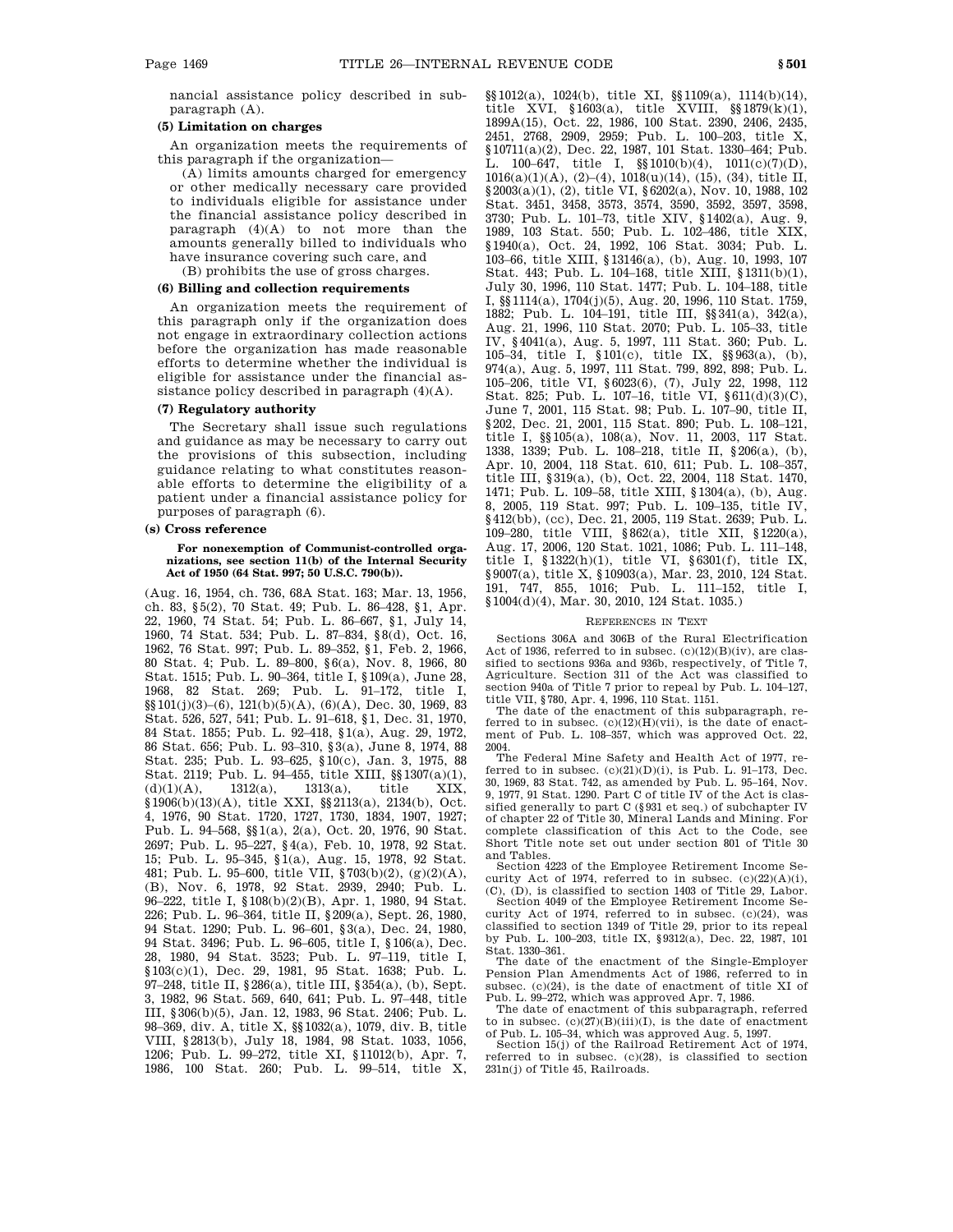Section 1322 of the Patient Protection and Affordable

Care Act, referred to in subsec.  $(c)(29)(A)$ ,  $(B)(ii)$ , is classified to section 18042 of Title 42, The Public Health and Welfare. The provisions of subsec. (a) of section 115, referred to

in subsec. (f)(3)(B), now comprise section 115 in its entirety, following the deletion therefrom of the subsec. (a) designation by section  $1901(a)(19)$  of Pub. L. 94-455.

The Federal Credit Union Act, referred to in subsec. (*l*)(1), is act June 26, 1934, ch. 750, 48 Stat. 1216, as amended. Title III of the Federal Credit Union Act is classified generally to subchapter III (§1795 et seq.) of chapter 14 of Title 12, Banks and Banking. For complete classification of this Act to the Code, see section 1751 of Title 12 and Tables.

Sections 21A and 21B of the Federal Home Loan Bank Act, referred to in subsec.  $(l)(2)$ ,  $(3)$ , are classified to former section 1441a and section 1441b, respectively, of Title 12, Banks and Banking. Section 21A of the Act was repealed by Pub. L. 111–203, title III, §364(b), July 21, 2010, 124 Stat. 1555.

Sections 1181(b) and 1855(d) of the Social Security Act, referred to in subsecs. (*l*)(4) and (*o*), are classified to sections 1320e(b) and 1395w–25(d), respectively, of Title 42, The Public Health and Welfare.

Sections 212(a)(3)(B) and 219 of the Immigration and Nationality Act, referred to in subsec.  $(p)(2)(A)$ ,  $(C)(i)$ , are classified to sections 1182(a)(3)(B) and 1189, respectively, of Title 8, Aliens and Nationality.

The International Emergency Economic Powers Act, referred to in subsec.  $(p)(2)(B)$ , is title II of Pub. L. 95–223, Dec. 28, 1977, 91 Stat. 1626, as amended, which is classified generally to chapter 35 (§1701 et seq.) of Title 50, War and National Defense. For complete classification of this Act to the Code, see Short Title note set out under section 1701 of Title 50 and Tables.

Section 5 of the United Nations Participation Act of 1945, referred to in subsec.  $(p)(2)(B)$ , is classified to section 287c of Title 22, Foreign Relations and Intercourse.

Section 140(d)(2) of the Foreign Relations Authorization Act, Fiscal Years 1988 and 1989, referred to in subsec.  $(p)(2)(C)(i)$ , is classified to section  $2656f(d)(2)$  of Title 22, Foreign Relations and Intercourse.

The date of the enactment of this subsection, referred to in subsec.  $(p)(3)(A)(ii)$ , is the date of enactment of Pub. L. 108–121, which was approved Nov. 11, 2003.

Section 556(b)(2), referred to in subsec. (p)(4), was repealed by Pub. L. 108–357, title IV, §413(a)(1), Oct. 22, 2004, 118 Stat. 1506.

The date of the enactment of this subsection, referred to in subsec.  $(q)(2)(B)(ii)$ , is the date of enactment of Pub. L. 109–280, which was approved Aug. 17, 2006.

Section 11(b) of the Internal Security Act of 1950 (64 Stat. 997; 50 U.S.C. 790(b)), referred to in subsec. (s), was repealed by Pub. L. 103–199, title VIII, §803(1), Dec. 17, 1993, 107 Stat. 2329.

#### **AMENDMENTS**

2010—Subsec. (c)(9). Pub. L. 111–152 inserted at end ''For purposes of providing for the payment of sick and accident benefits to members of such an association and their dependents, the term 'dependent' shall include any individual who is a child (as defined in section  $152(f)(1)$  of a member who as of the end of the calendar year has not attained age 27.

Subsec. (c)(29). Pub. L. 111–148, §1322(h)(1), added par. (29).

Subsec. (*l*)(4). Pub. L. 111–148, §6301(f), added par. (4). Subsec. (r). Pub. L. 111–148,  $\frac{1}{20007(a)}$ , added subsec. (r). Former subsec. (r) redesignated (s).

Subsec. (r)(5)(A). Pub. L. 111–148, §10903(a), substituted ''the amounts generally billed'' for ''the lowest amounts charged''.

Subsec. (s). Pub. L. 111–148, §9007(a), redesignated subsec.  $(r)$  as  $(s)$ .

2006—Subsec. (c)(21)(C). Pub. L. 109–280, §862(a), amended introductory provisions and cls. (i) and (ii) generally. Prior to amendment, introductory provisions and cls. (i) and (ii) read as follows: ''Payments described in subparagraph (A)(i)(IV) may be made from such trust during a taxable year only to the extent that the aggregate amount of such payments during such taxable year does not exceed the lesser of—

''(i) the excess (if any) (as of the close of the preceding taxable year) of—

''(I) the fair market value of the assets of the trust, over

''(II) 110 percent of the present value of the liability described in subparagraph (A)(i)(I) of such person, or

''(ii) the excess (if any) of—

''(I) the sum of a similar excess determined as of the close of the last taxable year ending before the date of the enactment of this subparagraph plus earnings thereon as of the close of the taxable year preceding the taxable year involved, over

''(II) the aggregate payments described in subparagraph  $(A)(i)(IV)$  made from the trust during all taxable years beginning after the date of the enactment of this subparagraph.''

Subsecs. (q), (r). Pub. L. 109–280, §1220(a), which directed the amendment of section 501 by adding subsec. (q) and redesignating former subsec. (q) as (r), without specifying the act to be amended, was executed by making the amendments to this section, which is section 501 of the Internal Revenue Code of 1986, to reflect the probable intent of Congress.

2005—Subsec. (c)(12)(C). Pub. L. 109–58, §1304(a), struck out concluding provisions which read as follows: ''Clauses (ii) through (v) shall not apply to taxable years beginning after December 31, 2006.

Subsec. (c)(12)(F). Pub. L. 109–135, §412(bb)(1), substituted ''subparagraph (C)(iv)'' for ''subparagraph  $(C)(iii)$ 

Subsec. (c)(12)(G). Pub. L. 109–135, §412(bb)(2), sub-<br>stituted "subparagraph (C)(y)" for "subparagraph "subparagraph  $(C)(v)$ " for "subparagraph"  $(C)(iv)$ ".

Subsec. (c)(12)(H)(x). Pub. L. 109–58, §1304(b), struck out cl. (x) which read as follows: ''This subparagraph shall not apply to taxable years beginning after December 31, 2006.

Subsec. (c)(22)(B)(ii). Pub. L. 109–135, §412(cc), substituted ''clause (ii) of paragraph (21)(D)'' for ''clause (ii) of paragraph  $(21)(B)'$ 

2004—Subsec. (c)(12)(C). Pub. L. 108-357, §319(a)(1), added cls. (ii) to (v) and concluding provisions and struck out former cl. (ii) which read as follows: ''from the prepayment of a loan under section 306A, 306B, or 311 of the Rural Electrification Act of 1936 (as in effect on January 1, 1987).

Subsec.  $(c)(12)(E)$  to  $(G)$ . Pub. L. 108-357, §319(a)(2), added subpars. (E) to (G).

Subsec. (c)(12)(H). Pub. L. 108–357, §319(b), added subpar. (H).

Subsec. (c)(15)(A). Pub. L. 108–218, §206(a), amended subpar. (A) generally. Prior to amendment, subpar. (A) read as follows: ''Insurance companies or associations other than life (including interinsurers and reciprocal underwriters) if the net written premiums (or, if greater, direct written premiums) for the taxable year do not exceed \$350,000.''

Subsec. (c)(15)(C). Pub. L. 108–218, §206(b), inserted before period at end '', except that in applying section 831(b)(2)(B)(ii) for purposes of this subparagraph, subparagraphs  $(B)$  and  $(C)$  of section 1563 $(b)(2)$  shall be disregarded''.

2003—Subsec. (c)(19)(B). Pub. L. 108–121, §105(a), substituted '', widowers, ancestors, or lineal descendants'' for "or widowers"

Subsecs. (p), (q). Pub. L. 108–121, §108(a), added subsec.

(p) and redesignated former subsec. (p) as  $(q)$ .<br>2001—Subsec.  $(c)(18)(D)(iii)$ . Pub. L. 107-16,  $§611(d)(3)(C)$ , struck out "(other than paragraph (4) thereof)'' after ''section 402(g)''.

Subsec. (c)(28). Pub. L. 107–90 added par. (28).

1998—Subsec. (n)(3). Pub. L. 105–206, §6023(6), substituted ''subparagraph (E)(ii)'' for ''subparagraph

(C)(ii)'' in concluding provisions. Subsec. (*o*). Pub. L. 105–206, §6023(7), substituted ''section 1855(d)'' for ''section 1853(e)''.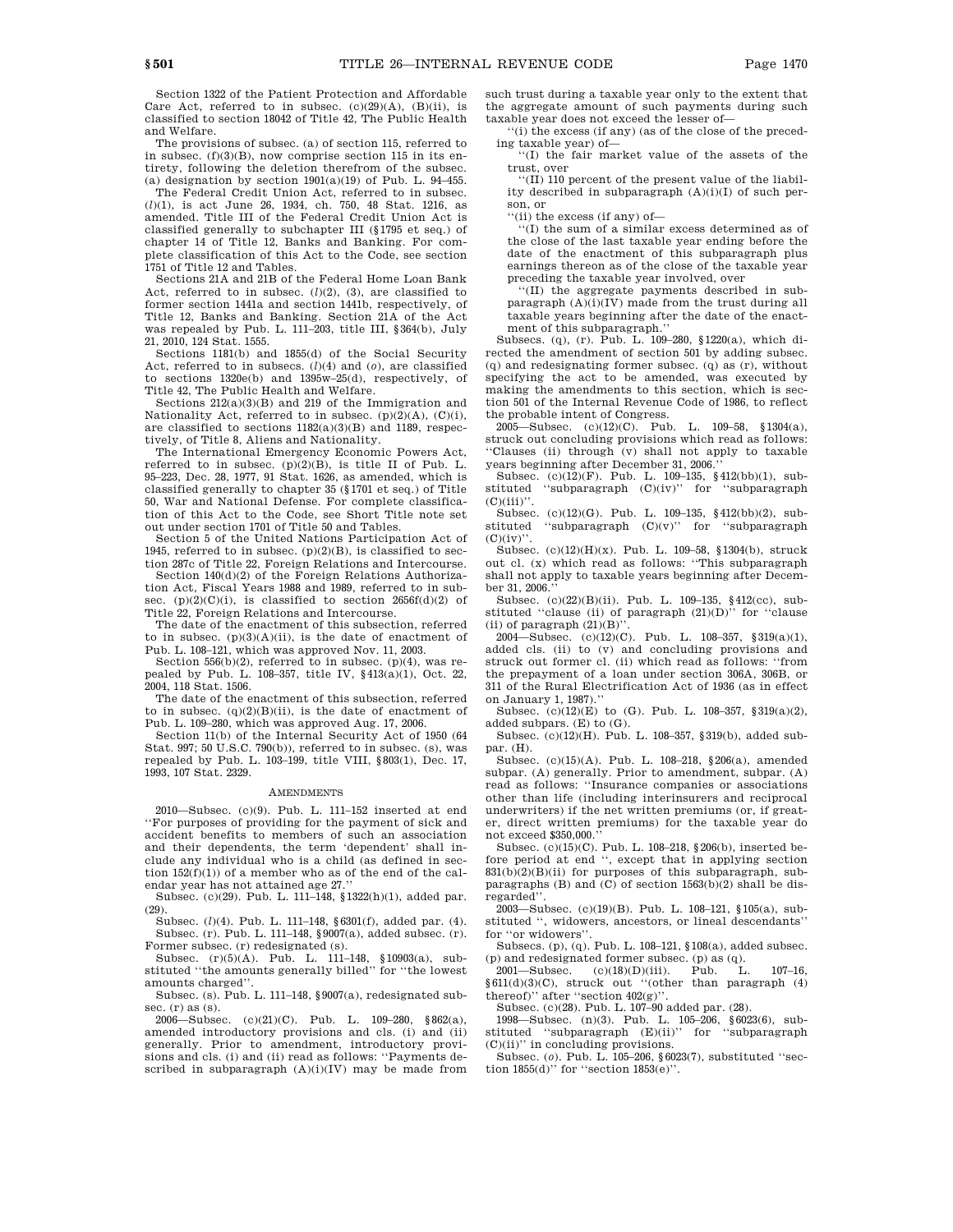1997—Subsec. (c)(26). Pub. L. 105–34, §101(c), inserted concluding provisions ''A spouse and any qualifying child (as defined in section 24(c)) of an individual described in subparagraph (B) (without regard to this sentence) shall be treated as described in subparagraph  $(B)$ .

Subsec. (c)(27). Pub. L. 105–34, §963(a), (b), designated existing provisions as subpar. (A), redesignated former subpar. (A) as cl. (i), redesignated subpar. (B) as cl. (ii) and former cls. (i) and (ii) of subpar. (B) as subcls. (I) and (II), respectively, of cl. (ii), redesignated subpar. (C) as cl. (iii) and former cls. (i) and (ii) of subpar. (C) as subcls. (I) and (II), respectively, of cl. (iii), and added subpar. (B).

Subsec. (e)(1)(A). Pub. L. 105–34, §974(a), inserted ''(including the purchase of patron accounts receivable on a recourse basis)'' after ''billing and collection''.

Subsecs. (*o*), (p). Pub. L. 105–33 added subsec. (*o*) and

redesignated former subsec. (*o*) as (p). 1996—Subsec. (c)(4). Pub. L. 104–168 designated existing provisions as subpar. (A) and added subpar. (B).

Subsec. (c)(21)(D)(ii)(III). Pub. L. 104-188, §1704(j)(5), substituted ''section 101(7)'' for ''section 101(6)'' and ''1752(7)'' for ''1752(6)''.

Subsec. (c)(26). Pub. L. 104–191, §341(a), added par. (26). Subsec. (c)(27). Pub. L. 104–191, §342(a), added par. (27). Subsecs. (n), (*o*). Pub. L. 104–188, §1114(a), added subsec. (n) and redesignated former subsec. (n) as (*o*).

1993—Subsec. (c)(2). Pub. L. 103–66, §13146(b), inserted at end ''Rules similar to the rules of subparagraph (G) of paragraph (25) shall apply for purposes of this paragraph.''

Subsec. (c)(25)(G). Pub. L. 103–66, §13146(a), added subpar. (G).

1992—Subsec. (c)(21). Pub. L. 102–486 amended par. (21) generally, substituting present provisions consisting of subpars. (A) to (D) for former provisions consisting of

subpars. (A) and (B). 1989—Subsec. (*l*). Pub. L. 101–73 amended subsec. (*l*) generally. Prior to amendment, subsec. (*l*) read as follows: ''The organization described in this subsection is the Central Liquidity Facility established under title III of the Federal Credit Union Act (12 U.S.C. 1795 et seq.).''

1988—Subsec. (c)(1). Pub. L. 100–647, §1018(u)(15), sub-

stituted "Any" for "any".<br>Subsec. (c)(12)(B)(iv). Pub. L. 100–647, §2003(a)(1), added cl. (iv).

Subsec. (c)(12)(C). Pub. L. 100–647, §2003(a)(2), amended subpar. (C) generally. Prior to amendment, subpar. (C) read as follows: ''In the case of a mutual or cooperative electric company, subparagraph (A) shall be applied without taking into account any income received or accrued from qualified pole rentals.''

Subsec.  $(c)(17)(A)(ii)$ ,  $(iii)$ ,  $(18)(B)$ ,  $(C)$ . Pub. L. 100–647, §1018(u)(34), made technical amendments to Pub. L. 99–154, §1114(b)(14). See 1986 Amendment note below.

Subsec. (c)(18)(D)(iv). Pub. L. 100–647, §1011(c)(7)(D), added cl. (iv).

Subsec. (c)(23). Pub. L. 100–647, §1018(u)(14), substituted ''Any'' for ''any''.

Subsec. (c)(25)(A). Pub. L. 100–647, §1016(a)(1)(A), inserted at end ''For purposes of clause (iii), the term 'real property' shall not include any interest as a tenant in common (or similar interest) and shall not include any indirect interest.''

Subsec.  $(c)(25)(C)(v)$ . Pub. L. 100–647, §1016(a)(3)(B), struck out cl. (v) which read as follows: ''any organiza-

tion described in this paragraph.'' Subsec. (c)(25)(D). Pub. L. 100–647, §1016(a)(2), substituted ''A corporation or trust shall in no event be treated as described in subparagraph (A) unless such corporation or trust permits its shareholders or beneficiaries'' for ''A corporation or trust described in this paragraph must permit its shareholders or beneficiaries'' in introductory text.

Subsec. (c)(25)(E), (F). Pub. L. 100–647, §1016(a)(3)(A),  $\left( 4\right) ,$  added subpars.  $\left( \mathrm{E}\right)$  and  $\left( \mathrm{F}\right) .$ 

Subsec. (e)(1)(A). Pub. L. 100–647, §6202(a), inserted ''(including the purchasing of insurance on a group basis)'' after ''purchasing''.

Subsec. (m)(3)(E). Pub. L. 100–647, §1010(b)(4)(A), added subpar. (E).

Subsec. (m)(5). Pub. L. 100–647, §1010(b)(4)(B), added par. (5).

1987—Subsec. (c)(3). Pub. L. 100–203 inserted ''(or in opposition to)'' after ''in behalf of''.

1986—Subsec. (c)(1)(A)(i). Pub. L. 99–514, §1899A(15), substituted ''July 18, 1984'' for ''the date of the enactment of the Tax Reform Act of 1984''.

Subsec. (c)(14)(B)(iv). Pub. L. 99–514, §1879(k)(1), added cl. (iv).

Subsec. (c)(15). Pub. L. 99–514, §1024(b), amended par. (15) generally. Prior to amendment, par. (15) read as follows: ''Mutual insurance companies or associations other than life or marine (including inter-insurers and reciprocal underwriters) if the gross amount received during the taxable year from the items described in section 822(b) (other than paragraph (1)(D) thereof) and premiums (including deposits and assessments) does not exceed \$150,000.''

Subsec. (c)(17)(A)(ii), (iii), (18)(B), (C). Pub. L. 99–514, §1114(b)(14), as amended by Pub. L. 100–647, §1018(u)(34), substituted ''highly compensated employees (within the meaning of section  $414(q)$ )" for "officers, shareholders, persons whose principal duties consist of supervising the work of other employees, or highly compensated employees''.

Subsec. (c)(18)(D). Pub. L. 99–514, §1109(a), added subpar. (D).

Subsec. (c)(24). Pub. L. 99–272 added par. (24).

Subsec. (c)(25). Pub. L. 99–514, §1603(a), added par. (25). Subsecs. (m), (n). Pub. L. 99–514, §1012(a), added subsec. (m) and redesignated former subsec. (m) as (n).

1984—Subsec. (c)(1). Pub. L. 98–369, §2813(b)(2), designated existing provisions as subpar. (A) and added subpar. (B).

Subsec.  $(c)(1)(A)$ . Pub. L. 98-369, §1079, substituted provisions referring to corporations exempt from Federal income taxes under any Act of Congress as amended and supplemented before July 18, 1984, or under this title without regard to any provision of law not contained in this title and not contained in a revenue Act for provisions referring to corporations exempt from Federal income taxes under any Act of Congress as amended and supplemented.

Subsec. (k). Pub. L. 98–369, §1032(a), added subsec. (k). Former subsec. (k) redesignated (*l*).

Subsec. (*l*). Pub. L. 98–369, §2813(b)(1), added subsec. (*l*). Former subsec. (*l*) redesignated (m).

Pub. L. 98–369, §1032(a), redesignated former subsec. (k) as (*l*). Subsec. (m). Pub. L. 98–369, §2813(b)(1), redesignated

former subsec. (*l*) as (m).

1983—Subsec. (c)(23). Pub. L. 97–448 substituted ''75 percent'' for ''25 percent''.

1982—Subsec. (c)(19). Pub. L. 97–248, §354(a)(1), substituted ''past or present members of the Armed Forces of the United States'' for ''war veterans'' after ''A post or organization of''.

Subsec. (c)(19)(B). Pub. L. 97–248, §354(a)(2), substituted ''past or present members of the Armed Forces of the United States'' for ''war veterans'' wherever appearing, struck out ''veterans (but not war veterans), or are'' after ''individuals who are'', and substituted

''or of cadets'' for ''or such individuals'' before '', and''. Subsec. (c)(23). Pub. L. 97–248, §354(b), added par. (23). Subsecs. (j), (k). Pub. L. 97–248, §286(a), added subsec.

(j) and redesignated former subsec. (j) as (k). 1981—Subsec. (c)(21)(B)(iii). Pub. L. 97–119 substituted ''established under section 9501'' for ''established under section 3 of the Black Lung Benefits Revenue Act of 1977''.

1980—Subsec. (c)(12). Pub. L. 96–605 designated existing provision as subpar. (A), struck out provision that, in the case of any mutual or cooperative telephone company, the 85 per cent or more income requirement be applied without taking into account any income received or accrued from a nonmember telephone company for the performance of communication services which involve members of such mutual or cooperative telephone company, and added subpars. (B) to (D).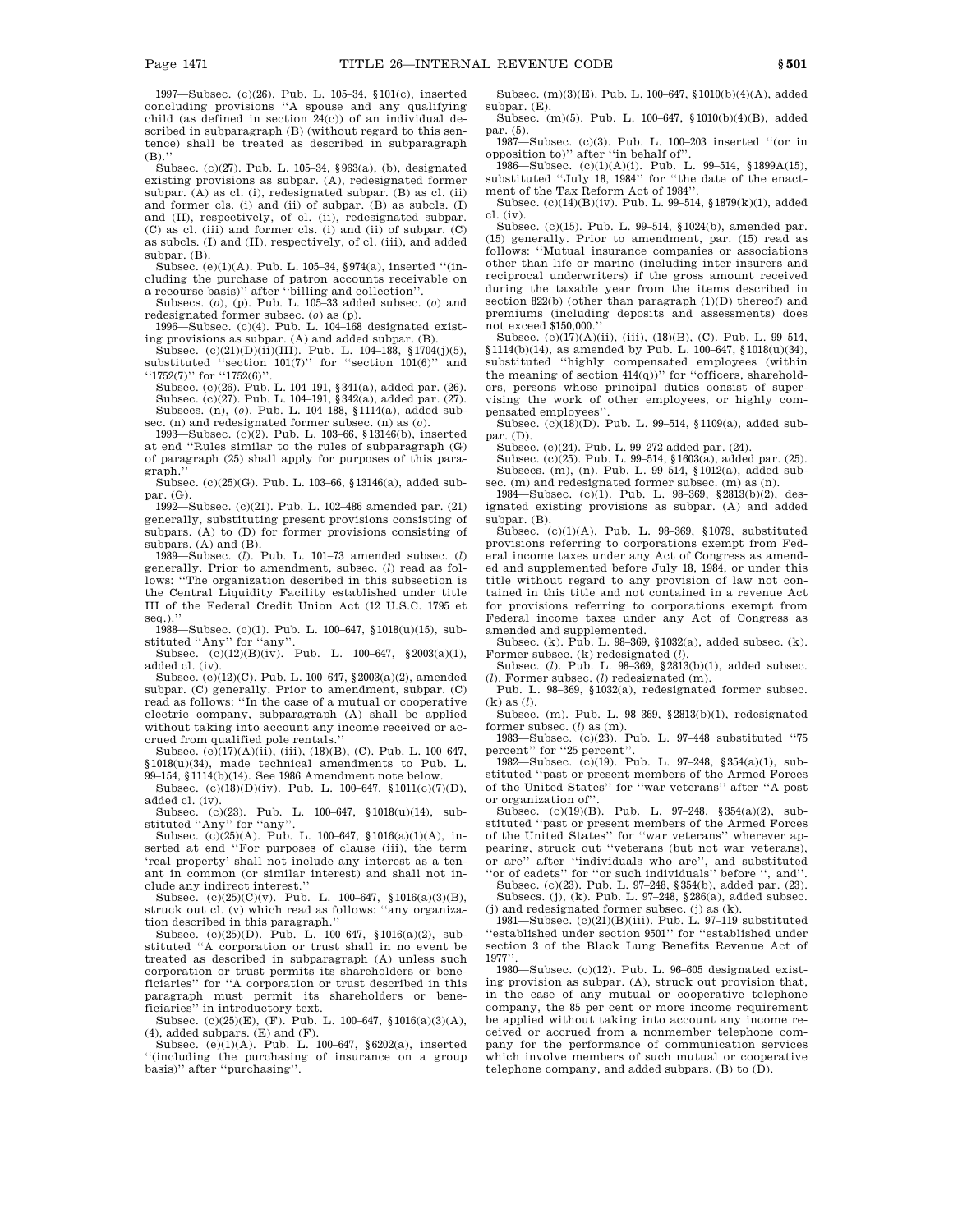Subsec. (c)(21). Pub. L. 96–222 substituted ''Federal Mine Safety and Health Act of 1977'' for ''Federal Coal Mine Health and Safety Act of 1969''.

Subsec. (c)(22). Pub. L. 96–364 added par. (22).

Subsec. (i). Pub. L. 96–601 inserted provision that the restriction on religious discrimination not apply to an auxiliary of a fraternal beneficiary society if the society is described in subsec. (c)(8) of this section, is exempt from income tax under subsec. (a) of this section, and limits its membership to the members of a particular religion or to a club which in good faith limits its membership to the members of a particular religion in order to further the teachings or principles of that religion, and not to exclude individuals of a particular race or color.

1978—Subsec. (c)(12). Pub. L. 95–345 inserted provision relating to applicability of statutory provisions to mutual or cooperative telephone company of income received or accrued from a nonmember telephone company.

Subsec. (c)(20). Pub. L. 95–600, §703(b)(2), substituted "this paragraph" for "section  $501(c)(20)$ "

Subsec. (c)(21). Pub. L. 95–227 added par. (21).

Subsecs. (g), (i). Pub. L. 95–600, §703(g)(2)(B), redesignated subsec. (g), which was added by section 2(a) of Pub. L. 94–568, as subsec. (i). Former subsec. (i), relating to cross reference, redesignated (j).

Subsecs. (i), (j). Pub. L. 95–600, §703(g)(2)(A), amended Pub. L. 95–600, §2(a). See 1976 Amendment note below. 1976—Subsec. (c)(3). Pub. L. 94–455, §§1313(a),

 $1307(d)(1)(A)$ , inserted "or to foster national or international amateur sports competition (but only if no part of its activities involve the provision of athletic facilities or equipment)'' after "educational purposes" and inserted ''(except as otherwise provided in subsection (h))" after "influence legislation".

Subsec. (c)(7). Pub. L. 94–568, §1(a), struck out requirement that clubs be ''operated exclusively'' for specified purposes but required that substantially all of

club activities be for specified purposes. Subsec. (c)(17), (18). Pub. L. 94–455, §1906(b)(13)(A), struck out "or his delegate" after "Secretary

Subsec. (c)(20). Pub. L. 94–455, §2134(b), added par. (20). Subsec. (e)(1)(A). Pub. L. 94–455, §1312(a), inserted ''clinical'' after ''food''.

Subsec. (g). Pub. L. 94–568, §2(a), added subsec. (g) relating to prohibition of discrimination by certain social clubs.

Pub. L. 94–455, §2113(a), added subsec. (g) defining agricultural. Former subsec. (g) redesignated (h).

Subsec. (h). Pub. L. 94–455, §§1307(a)(1), 2113(a), added subsec. (h). Former subsec. (g), relating to cross ref-

erence, redesignated (h) and further redesignated (i). Subsec. (i). Pub. L. 94–568, §2(a), as amended by Pub. L. 95–600,  $\sqrt[8]{703(g)(2)(A)}$  , added subsec. (i). Former subsec. (i) redesignated (j).

Pub. L.  $94-455$ , §1307(a)(1), redesignated subsec. (h), relating to cross reference, as (i).

Subsec. (j). Pub. L. 94–568,  $\S 2(a)$ , as amended by Pub. L. 95–600,  $\sqrt[8]{7}03(g)(2)(A)$ , redesignated subsec. (i), relating to cross reference, as (j).

1975—Subsec. (b). Pub. L. 93–625 inserted references to part VI of this subchapter.

1974—Subsecs. (f), (g). Pub. L. 93–310 added subsec. (f) and redesignated former subsec. (f) as (g).

1972—Subsec. (c)(19). Pub. L. 92–418 added par. (19).

1970—Subsec. (c)(13). Pub. L., 91–618 substituted ''corporation chartered solely for the purpose of disposal of bodies by burial or cremation which is not permitted'' for ''corporation chartered solely for burial purposes as a cemetery corporation and is not permitted'

1969—Subsec. (a). Pub. L. 91–172, §101(j)(3), struck out reference to section 504.

Subsec. (b). Pub. L. 91–172, §101(j)(4), inserted reference to certain other activities in heading and to part III in text, and struck out reference to tax on unrelated income.

Subsec. (c). Pub. L. 91–172, §§101(j)(5), 121(b)(6)(A), substituted ''part IV'' for ''part III'' after ''Corporations organized by an association subject to'' and added par. 18.

Subsec. (c)(9). Pub. L. 91–172, §121(b)(5)(A), inserted reference to designated beneficiaries and struck out reference to 85 percent or more income of voluntary employees' beneficiary associations.

Subsec. (c)(10). Pub. L. 91–172, §121(b)(5)(A), substituted provisions concerning domestic fraternal societies, orders, or associations, operating under the lodge system, for provisions covering voluntary employees' beneficiary associations which would pay benefits to designated beneficiaries of members.

Subsec. (e). Pub. L. 91–172, §101(j)(6), substituted ''section  $170(b)(1)(A)(iii)$ " for "section  $503(b)(5)$ " in last sentence.

1968—Subsecs. (e), (f). Pub. L. 90–364 added subsec. (e) and redesignated former subsec. (e) as (f).

1966—Subsec. (c)(6). Pub. L. 89–800 inserted reference to professional football leagues (whether or not administering a pension fund for football players).

Subsec. (c)(14). Pub. L. 89–352 designated as subpar. (A) provisions covering credit unions which were formerly set out preceding subpar. (A), designated as subpar. (B) and clauses (i), (ii), and (iii) thereunder provisions covering corporation or associations without capital stock organized before Sept. 1, 1957, which formerly were set out as provisions preceding subpar. (A) and as subpars. (A), (B), and (C) respectively, and added subpar. (C).

1962—Subsec. (c)(15). Pub. L. 87–834 substituted '\$150,000" for "\$75,000"

1960—Subsec. (c)(14). Pub. L. 86–428 substituted ''September 1, 1957'' for ''September 1, 1951''.

Subsec. (c)(17). Pub. L. 86–667 added par. (17).

1956—Subsec. (c)(15). Act Mar. 13, 1956, substituted ''the items described in section 822(b) (other than paragraph (1)(D) thereof)'' for ''interest, dividends, rents,''.

#### EFFECTIVE DATE OF 2010 AMENDMENT

Pub. L. 111–148, title IX, §9007(f), Mar. 23, 2010, 124 Stat. 858, provided that:

''(1) IN GENERAL.—Except as provided in paragraphs (2) and (3), the amendments made by this section [enacting section 4959 of this title and amending this section and section 6033 of this title] shall apply to taxable years beginning after the date of the enactment of this Act [Mar. 23, 2010].

''(2) COMMUNITY HEALTH NEEDS ASSESSMENT.—The requirements of section  $501(r)(3)$  of the Internal Revenue Code of 1986, as added by subsection (a), shall apply to taxable years beginning after the date which is 2 years after the date of the enactment of this Act.

''(3) EXCISE TAX.—The amendments made by subsection (b) [enacting section 4959 of this title] shall apply to failures occurring after the date of the enactment of this Act.''

Pub. L. 111–148, title X, §10903(b), Mar. 23, 2010, 124 Stat. 1016, provided that: ''The amendment made by this section [amending this section] shall apply to taxable years beginning after the date of the enactment of this Act [Mar. 23, 2010].''

#### EFFECTIVE DATE OF 2006 AMENDMENT

Pub. L. 109–280, title VIII, §862(b), Aug. 17, 2006, 120 Stat. 1021, provided that: ''The amendments made by this section [amending this section] shall apply to taxable years beginning after December 31, 2006.

Pub. L. 109–280, title XII, §1220(c), Aug. 17, 2006, 120 Stat. 1089, provided that:

''(1) IN GENERAL.—Except as provided in paragraph (2), the amendments made by this section [amending this section and section 513 of this title] shall apply to taxable years beginning after the date of the enactment of this Act [Aug. 17, 2006].

''(2) TRANSITION RULE FOR EXISTING ORGANIZATIONS.— In the case of any organization described in paragraph (3) or (4) of section 501(c) of the Internal Revenue Code of 1986 and with respect to which the provision of credit counseling services is a substantial purpose on the date of the enactment of this Act, the amendments made by this section shall apply to taxable years beginning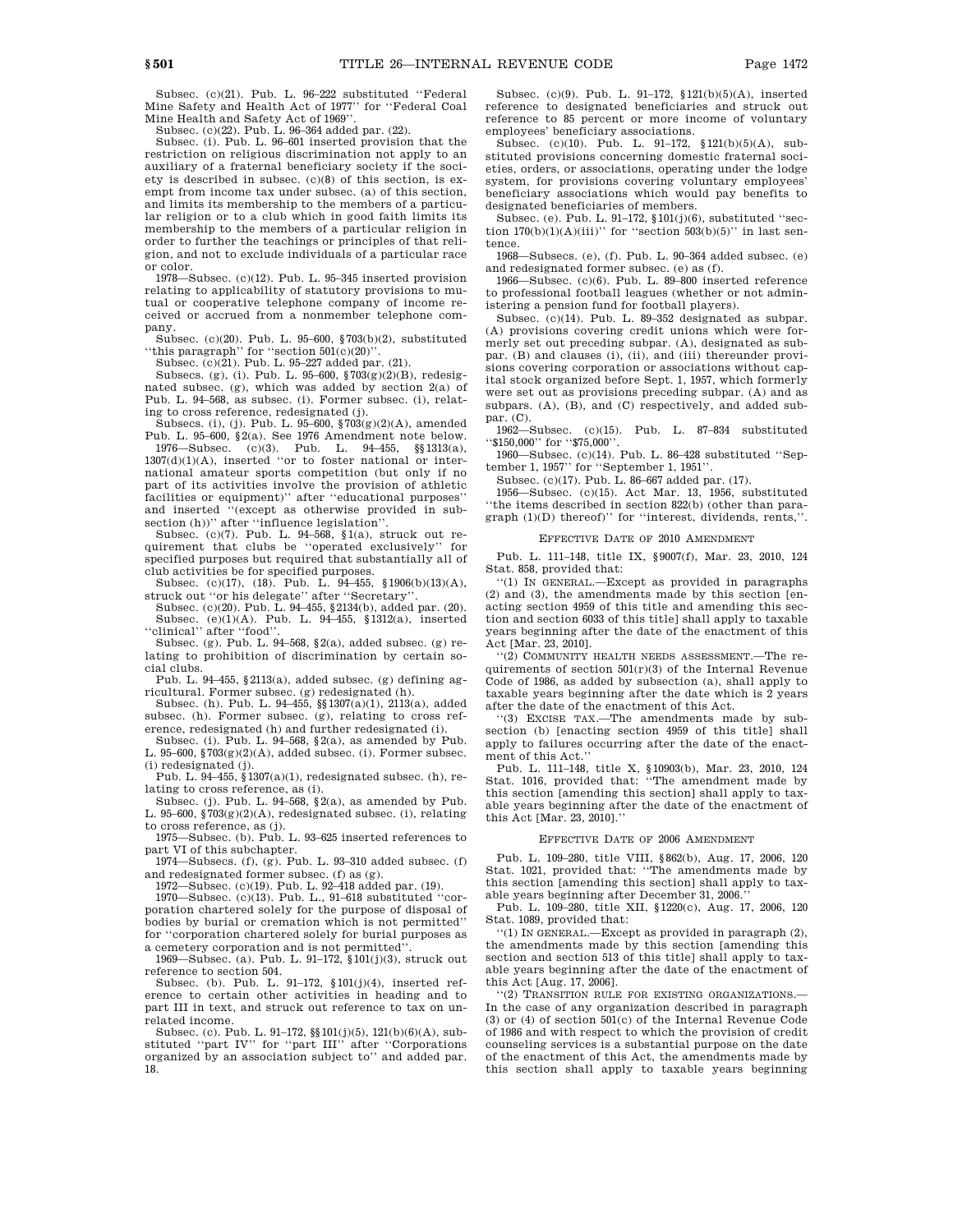after the date which is 1 year after the date of the enactment of this Act.''

### EFFECTIVE DATE OF 2005 AMENDMENT

Pub. L. 109–58, title XIII, §1304(c), Aug. 8, 2005, 119 Stat. 997, provided that: ''The amendments made by this section [amending this section] shall take effect on the date of the enactment of this Act [Aug. 8, 2005].''

#### FECTIVE DATE OF 2004 AMENDMENT

Pub. L. 108–357, title III, §319(e), Oct. 22, 2004, 118 Stat. 1473, provided that: ''The amendments made by this section [amending this section and sections 512 and 1381 of this title] shall apply to taxable years beginning after the date of the enactment of this Act [Oct. 22, 2004].''

Pub. L. 108–218, title II, §206(e), Apr. 10, 2004, 118 Stat. 611, provided that:

''(1) IN GENERAL.—Except as provided in paragraph (2), the amendments made by this section [amending this section and section 831 of this title] shall apply to taxable years beginning after December 31, 2003.

''(2) TRANSITION RULE FOR COMPANIES IN RECEIVERSHIP OR LIQUIDATION.—In the case of a company or association which—

''(A) for the taxable year which includes April 1, 2004, meets the requirements of section  $501(c)(15)(A)$ of the Internal Revenue Code of 1986, as in effect for the last taxable year beginning before January 1, 2004, and

''(B) on April 1, 2004, is in a receivership, liquidation, or similar proceeding under the supervision of a State court,

the amendments made by this section shall apply to taxable years beginning after the earlier of the date such proceeding ends or December 31, 2007.''

#### EFFECTIVE DATE OF 2003 AMENDMENT

Pub. L. 108–121, title I, §105(b), Nov. 11, 2003, 117 Stat. 1338, provided that: ''The amendments made by this section [amending this section] shall apply to taxable years beginning after the date of the enactment of this Act [Nov. 11, 2003].''

Pub. L. 108–121, title I, §108(b), Nov. 11, 2003, 117 Stat. 1341, provided that: "The amendments made by this section [amending this section] shall apply to designations made before, on, or after the date of the enactment of this Act [Nov. 11, 2003].''

#### EFFECTIVE DATE OF 2001 AMENDMENT

Amendment by Pub. L. 107–16 applicable to years beginning after Dec. 31, 2001, see section  $611(i)(1)$  of Pub. L. 107–16, set out as a note under section 415 of this title.

#### EFFECTIVE DATE OF 1997 AMENDMENTS

Amendment by section 101(c) of Pub. L. 105–34 applicable to taxable years beginning after Dec. 31, 1997, see section 101(e) of Pub. L. 105–34, set out as an Effective Date note under section 24 of this title.

Section 963(c) of Pub. L. 105–34 provided that: ''The amendments made by this section [amending this section] shall apply to taxable years beginning after December 31, 1997.''

Section 974(b) of Pub. L. 105–34 provided that: ''The amendment made by subsection (a) [amending this section] shall apply to taxable years beginning after December 31, 1996.''

Section 4041(b) of Pub. L. 105–33 provided that: ''The amendment made by subsection (a) [amending this section] shall take effect on the date of the enactment of this Act [Aug. 5, 1997].''

#### EFFECTIVE DATE OF 1996 AMENDMENTS

Section 341(b) of Pub. L. 104–191 provided that: ''The amendment made by this section [amending this section] shall apply to taxable years beginning after December 31, 1996.''

Section 342(b) of Pub. L. 104–191 provided that: ''The amendment made by this section [amending this section] shall apply to taxable years ending after the date of the enactment of this Act [Aug. 21, 1996].''

Section 1114(b) of Pub. L. 104–188 provided that: ''The amendment made by subsection (a) [amending this section] shall apply to taxable years beginning after the date of the enactment of this Act [Aug. 20, 1996].

Section  $1311(d)(3)$  of Pub. L. 104–168 provided that:

''(A) IN GENERAL.—The amendment made by subsection (b) [amending this section] shall apply to inurement occurring on or after September 14, 1995.

''(B) BINDING CONTRACTS.—The amendment made by subsection (b) shall not apply to any inurement occurring before January 1, 1997, pursuant to a written contract which was binding on September 13, 1995, and at all times thereafter before such inurement occurred.''

#### EFFECTIVE DATE OF 1993 AMENDMENT

Section 13146(c) of Pub. L. 103–66 provided that: ''The amendments made by this section [amending this section] shall apply to taxable years beginning on or after January 1, 1994.''

#### EFFECTIVE DATE OF 1992 AMENDMENT

Amendment by Pub. L. 102–486 applicable to taxable years beginning after Dec. 31, 1991, see section 1940(d) of Pub. L. 102–486, set out as a note under section 192 of this title.

#### EFFECTIVE DATE OF 1989 AMENDMENT

Section 1402(b) of Pub. L. 101–73 provided that: ''The amendment made by subsection (a) [amending this section] shall take effect on the date of the enactment of this Act [Aug. 9, 1989].''

#### EFFECTIVE DATE OF 1988 AMENDMENT

Amendment by section 1011(c)(7)(D) of Pub. L. 100–647 applicable to plan years beginning after Dec. 31, 1987, with exception in case of a plan described in section 1105(c)(2) of Pub. L. 99–514, see section 1011(c)(7)(E) of Pub. L. 100–647, set out as a note under section 401 of this title.

Section  $1016(a)(1)(B)$  of Pub. L. 100–647 provided that: ''The amendment made by subparagraph (A) [amending this section] shall apply with respect to property acquired by the organization after June 10, 1987, except that such amendment shall not apply to any property acquired after June 10, 1987, pursuant to a binding written contract in effect on June 10, 1987, and at all times thereafter before such acquisition.''

Amendment by sections  $1010(b)(4)$ ,  $1016(a)(2)-(4)$ , and  $1018(u)(14)$ , (15), (34) of Pub. L. 100–647 effective, except as otherwise provided, as if included in the provision of the Tax Reform Act of 1986, Pub. L. 99–514, to which such amendment relates, see section 1019(a) of Pub. L. 100–647, set out as a note under section 1 of this title.

Section  $2003(a)(3)$  of Pub. L. 100–647 provided that: ''The amendments made by this subsection [amending this section] shall apply to taxable years ending after the date of the enactment of the Omnibus Budget Reconciliation Act of 1986 [Oct. 21, 1986].''

Section 6202(b) of Pub. L. 100–647 provided that: ''The amendment made by subsection (a) [amending this section] shall apply to purchases before, on, or after the date of the enactment of this Act [Nov. 10, 1988].''

#### EFFECTIVE DATE OF 1987 AMENDMENT

Amendment by Pub. L. 100–203 applicable with respect to activities after Dec. 22, 1987, see section 10711(c) of Pub. L. 100–203, set out as a note under section 170 of this title.

#### EFFECTIVE DATE OF 1986 AMENDMENTS

Amendment by section 1012(a) of Pub. L. 99–514 applicable to taxable years beginning after Dec. 31, 1986, see section 1012(c) of Pub. L. 99–514, set out as an Effective Date note under section 833 of this title.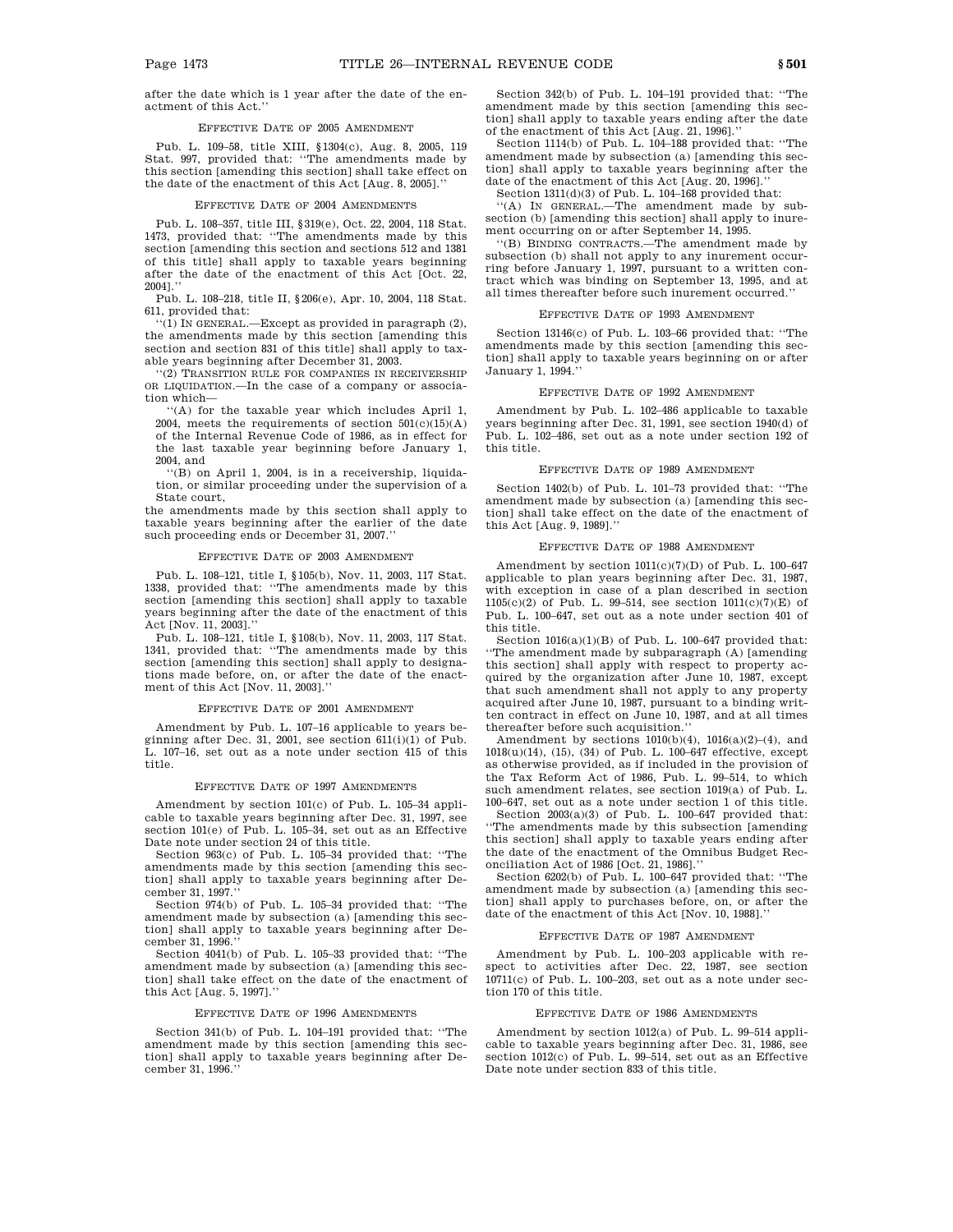Amendment by section 1024(b) of Pub. L. 99–514 applicable to taxable years beginning after Dec. 31, 1986, see section 1024(e) of Pub. L. 99–514, set out as a note under section 831 of this title.

Amendment by section 1109(a) of Pub. L. 99–514 applicable to taxable years beginning after Dec. 31, 1986, see section 1109(c) of Pub. L. 99-514, set out as a note under section 219 of this title.

Amendment by section 1114(b)(14) of Pub. L. 99–514 applicable to years beginning after Dec. 31, 1986, see section 1114(c)(1) of Pub. L. 99–514, set out as a note under section 414 of this title.

Section 1603(c) of Pub. L. 99–514 provided that: ''The amendments made by this section [amending this section and section 514 of this title] shall apply to taxable years beginning after December 31, 1986.''

Section  $1879(k)(2)$  of Pub. L. 99-514 provided that: ''The amendments made by this subsection [amending this section] shall apply to taxable years ending after August 13, 1981.''

Amendment by Pub. L. 99–272 effective Jan. 1, 1986, with certain exceptions, see section 11019 of Pub. L. 99–272, set out as a note under section 1341 of Title 29, Labor.

### EFFECTIVE DATE OF 1984 AMENDMENT

Amendment by section 1032 of Pub. L. 98–369 applicable to taxable years beginning after July 18, 1984, see section 1032(c) of Pub. L. 98–369, set out as a note under section 170 of this title.

Amendment by section 2813(b) of Pub. L. 98–369 effective Oct. 1, 1979, see section 2813(c) of Pub. L. 98–369, set out as an Effective Date note under section 1795k of Title 12, Banks and Banking.

#### EFFECTIVE DATE OF 1983 AMENDMENT

Amendment by Pub. L. 97–448 effective as if included in the provisions of the Tax Equity and Fiscal Responsibility Act of 1982, Pub. L. 97–248, to which such amendment relates, see section 311(d) of Pub. L. 97–448, set out as a note under section 31 of this title.

### EFFECTIVE DATE OF 1982 AMENDMENT

Section 286(c) of Pub. L. 97–248 provided that: ''The amendments made by this section [amending this section and sections 170, 2055, and 2522 of this title] shall take effect on October 5, 1976.''

Section 354(c) of Pub. L. 97–248 provided that: ''The amendments made by subsections (a) and (b) [amending this section] shall apply to taxable years beginning after the date of the enactment of this Act [Sept. 3, 1982].''

### EFFECTIVE DATE OF 1981 AMENDMENT

Amendment by Pub. L. 97–119 effective Jan. 1, 1982, see section 103(d)(1) of Pub. L. 97–119, set out as an Effective Date note under section 9501 of this title.

#### EFFECTIVE DATE OF 1980 AMENDMENTS

Section  $106(c)(1)$  of Pub. L. 96–605, as amended by Pub. L. 99–514, §2, Oct. 22, 1986, 100 Stat. 2095, provided that: ''The amendments made by subsection (a) [amending this section] shall apply to all taxable years to which the Internal Revenue Code of 1986 [formerly I.R.C. 1954] applies.''

Section 3(b) of Pub. L. 96–601 provided that: ''The amendment made by subsection (a) [amending this section] shall apply to taxable years beginning after October 20, 1976.

Amendment by Pub. L. 96–364 applicable to taxable years ending after Sept. 26, 1980, see section 210(c) of Pub. L. 96–364, set out as an Effective Date note under section 418 of this title.

Amendment by Pub. L. 96–222 effective, except as otherwise provided, as if it had been included in the provisions of the Revenue Act of 1978, Pub. L. 95–600, to which such amendment relates, see section 201 of Pub. L. 96–222, set out as an Effective Date of 1980 Amendment note under section 32 of this title.

### EFFECTIVE DATE OF 1978 AMENDMENTS

Amendment by section  $703(b)(2)$ ,  $(g)(2)(B)$  of Pub. L. 95–600 effective on Oct. 4, 1976, see section 703(r) of Pub. L. 95–600, set out as a note under section 46 of this title.

Section  $703(g)(2)(C)$  of Pub. L. 95–600 provided that: ''The amendments made by this paragraph [amending this section] shall take effect on October 20, 1976, as if included in Public Law 94–568.''

Section 1(b) of Pub. L. 95–345 provided that: ''The amendment made by subsection (a) [amending this section] shall apply to taxable years beginning after December 31, 1974.''

Amendment by Pub. L. 95–227 applicable with respect to contributions, acts, and expenditures made after Dec. 31, 1977, in and for taxable years beginning after such date, see section 4(f) of Pub. L. 95–227, set out as a note under section 192 of this title.

#### EFFECTIVE DATE OF 1976 AMENDMENTS

Section 1(d) of Pub. L. 94–568 provided that: ''The amendments made by this section [amending this section and sections 277 and 512 of this title] shall apply to taxable years beginning after the date of the enactment

of this Act [Oct. 20, 1976].'' Section 2(b) of Pub. L. 94–568 provided that: ''The amendment made by subsection (a) [amending this section] shall apply to taxable years beginning after the date of the enactment of this Act [Oct. 20, 1976].''

Section 1307(e) of Pub. L. 94–455 provided that: ''The amendments made by this section [amending this section and sections 170, 275, 2055, 2106, 2522, 6104, 6161, 6201, 6211, 6212, 6213, 6214, 6344, 6501, 6512, 6601, and 7422 of this title and enacting sections 504 and 4911 of this title] shall apply—

''(1) except as otherwise specified in paragraph (2), in the case of amendments to subtitle A, to taxable years beginning after December 31, 1976;

''(2) in the case of the amendments made by subsection  $(a)(2)$  [enacting section 504 of this title], to activities occurring after the date of the enactment of this Act [Oct. 4, 1976];

'(3) in the case of amendments to chapter 11, to the estates of decedents dying after December 31, 1976;

 $(4)$  in the case of amendments to chapter 12, to gifts in calendar years beginning after December 31, 1976;

 $\cdot\cdot\cdot$ (5) in the case of amendments to subtitle D, to taxable years beginning after December 31, 1976; and ''(6) in the case of amendments to subtitle F, on and

after the date of the enactment of this Act [Oct. 4, 1976].''

Section 1312(b) of Pub. L. 94–455 provided that: ''The amendment made by this section [amending this section] shall apply to taxable years ending after December 31, 1976.

Section 1313(d) of Pub. L. 94–455 provided that: ''The amendments made by this section [amending this section and sections 170, 2055, and 2522 of this title] shall apply on the day following the date of the enactment of this Act [Oct. 4, 1976].

Section 2113(b) of Pub. L. 94–455 provided that: ''The amendment made by this section [amending this section] applies to taxable years ending after December 31, 1975.''

#### EFFECTIVE DATE OF 1975 AMENDMENT

Amendment by Pub. L. 93–625 applicable to taxable years beginning after Dec. 31, 1974, see section 10(e) of Pub. L. 93–625, set out as an Effective Date note under section 527 of this title.

### EFFECTIVE DATE OF 1974 AMENDMENT

Section 3(b) of Pub. L. 93–310 provided that: ''The amendments made by this section [amending this section] shall apply to taxable years ending after December 31, 1973.

#### EFFECTIVE DATE OF 1972 AMENDMENT

Section 1(c) of Pub. L. 92–418 provided that: ''The amendments made by this section [amending this sec-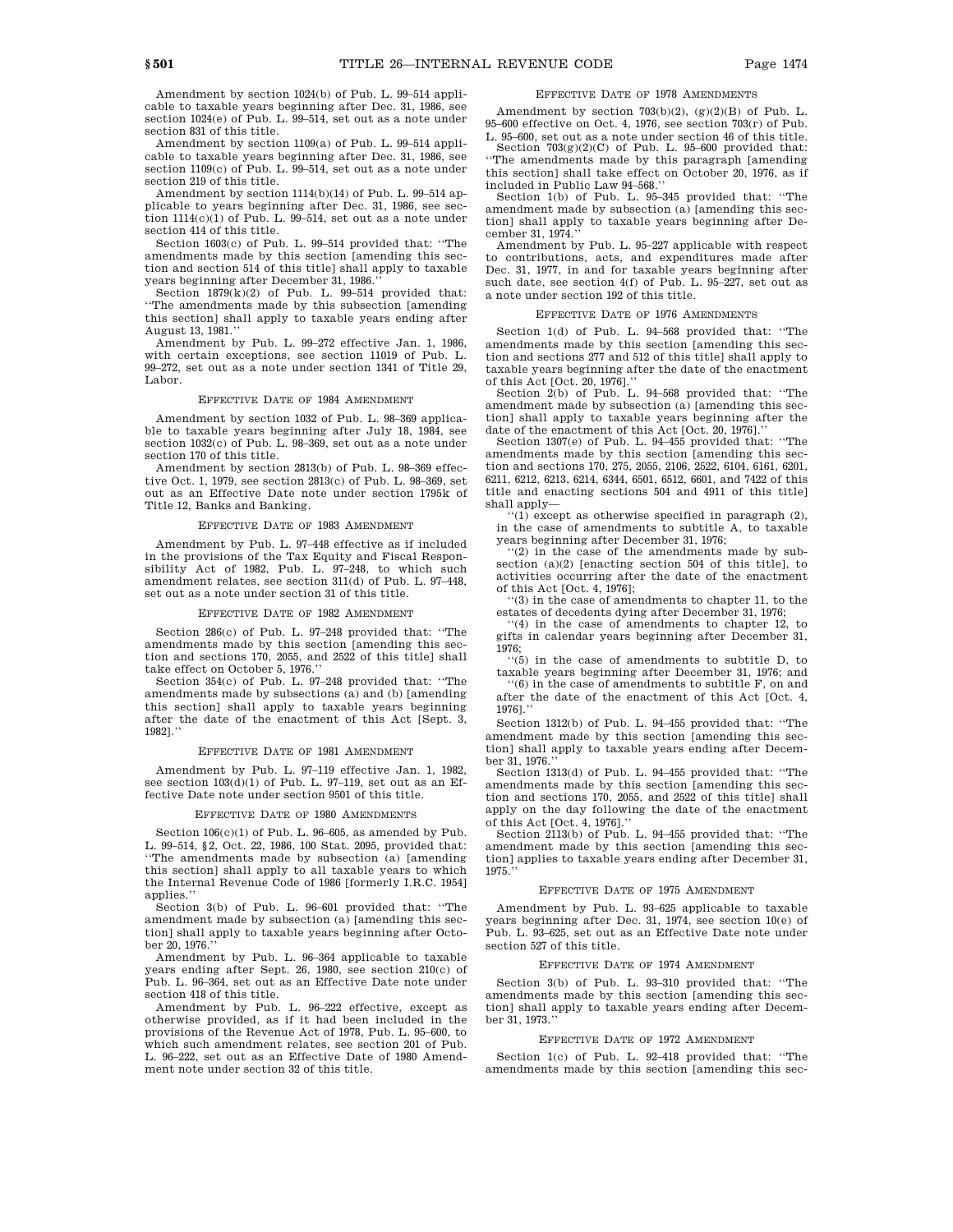tion and section 512 of this title] shall apply to taxable years beginning after December 31, 1969.''

#### EFFECTIVE DATE OF 1970 AMENDMENT

Section 2 of Pub L. 91–618 provided that: ''The amendment made by the first section of this Act [amending this section] shall apply to taxable years ending after the date of enactment of this Act [Dec. 31, 1970].

#### EFFECTIVE DATE OF 1969 AMENDMENT

Amendment by section  $101(j)(3)$  of Pub. L. 91-172 effective Jan. 1, 1970, except that amendment of subsec. (a) of this section applicable to taxable years beginning after Dec. 31, 1969, see section  $101(k)(1)$ ,  $(2)(B)$  of Pub. L. 91–172, set out as an Effective Date note under section 4940 of this title.

Amendment by section  $121(b)(5)(A)$ ,  $(6)(A)$  of Pub. L. 91–172 applicable to taxable years beginning after Dec. 31, 1969, see section 121(g) of Pub. L. 91–172, set out as a note under section 511 of this title.

### EFFECTIVE DATE OF 1968 AMENDMENT

Section 109(b) of Pub. L. 90–364 provided that: ''The amendments made by subsection (a) [amending this section] shall apply to taxable years ending after the date of the enactment of this Act [June 28, 1968].''

#### EFFECTIVE DATE OF 1966 AMENDMENTS

Section 6(c) of Pub. L. 89–800 provided that: ''The amendment made by subsection (a) [amending this section] shall apply to taxable years ending after the date

of the enactment of this Act [Nov. 8, 1966].'' Section 3 of Pub. 89–352 provided in part that: ''The amendment made by the first section of this Act [amending this section] shall apply to taxable years ending after the date of the enactment of this Act [Feb. 2, 1966].''

#### EFFECTIVE DATE OF 1962 AMENDMENT

Section 8(h) of Pub. L. 87–834 provided that: ''The amendments made by this section [enacting sections 823 to 826 of this title, amending this section and sections 821, 822, 832, 841, 1016, and 1201 of this title, and redesignating former section 823 as section 822(f) of this title] (other than by subsection (f) [amending section 831 of this title]) shall apply with respect to taxable years beginning after December 31, 1962.

### EFFECTIVE DATE OF 1960 AMENDMENTS

Section 6 of Pub. L. 86–667 provided that:

''(a) Except as provided in subsection (b), the amendments made by this Act [amending this section and sections 503, 511, 513, and 514 of this title] shall apply to taxable years beginning after December 31, 1959.

'(b) In the case of loans, the amendments made by section 2 of this Act [amending section 503 of this title] shall apply only to loans made, renewed, or continued after December 31, 1959.''

Section 2 of Pub. L. 86–428 provided that: ''The amendment made by this Act [amending this section] shall apply only with respect to taxable years beginning after December 31, 1959.''

#### EFFECTIVE DATE OF 1956 AMENDMENT

Amendment by act Mar. 13, 1956, applicable only to taxable years beginning after Dec. 31, 1954, see section 6 of act Mar. 13, 1956, set out as a note under section 316 of this title.

#### REGULATIONS

Secretary of the Treasury or his delegate to issue before Feb. 1, 1988, final regulations to carry out amendments made by section 1114 of Pub. L. 99–514, see section 1141 of Pub. L. 99–514, set out as a note under section 401 of this title.

#### MANDATORY REVIEW OF TAX EXEMPTION FOR HOSPITALS

Pub. L. 111–148, title IX, §9007(c), Mar. 23, 2010, 124 Stat. 857, provided that: ''The Secretary of the Treasury or the Secretary's delegate shall review at least once every 3 years the community benefit activities of each hospital organization to which section 501(r) of the Internal Revenue Code of 1986 (as added by this section) applies.''

#### REPORTS

Pub. L. 111–148, title IX, §9007(e), Mar. 23, 2010, 124 Stat. 858, provided that:

''(1) REPORT ON LEVELS OF CHARITY CARE.—The Secretary of the Treasury, in consultation with the Secretary of Health and Human Services, shall submit to the Committees on Ways and Means, Education and Labor [now Education and the Workforce], and Energy and Commerce of the House of Representatives and to the Committees on Finance and Health, Education, Labor, and Pensions of the Senate an annual report on the following:

''(A) Information with respect to private tax-exempt, taxable, and government-owned hospitals regarding—

''(i) levels of charity care provided,

''(ii) bad debt expenses,

''(iii) unreimbursed costs for services provided with respect to means-tested government programs, and

''(iv) unreimbursed costs for services provided with respect to non-means tested government programs.

''(B) Information with respect to private tax-exempt hospitals regarding costs incurred for community benefit activities.

''(2) REPORT ON TRENDS.—

''(A) STUDY.—The Secretary of the Treasury, in consultation with the Secretary of Health and Human Services, shall conduct a study on trends in the information required to be reported under paragraph (1).

''(B) REPORT.—Not later than 5 years after the date of the enactment of this Act [Mar. 23, 2010], the Secretary of the Treasury, in consultation with the Secretary of Health and Human Services, shall submit a report on the study conducted under subparagraph (A) to the Committees on Ways and Means, Education and Labor [now Education and the Workforce], and Energy and Commerce of the House of Representatives and to the Committees on Finance and Health, Education, Labor, and Pensions of the Senate.''

#### PAYMENTS BY CHARITABLE ORGANIZATIONS TREATED AS EXEMPT PAYMENTS

Pub. L. 107–134, title I, §104, Jan. 23, 2002, 115 Stat. 2431, provided that:

''(a) IN GENERAL.—For purposes of the Internal Revenue Code of 1986—

''(1) payments made by an organization described in section  $501(c)(3)$  of such Code by reason of the death. injury, wounding, or illness of an individual incurred as the result of the terrorist attacks against the United States on September 11, 2001, or an attack involving anthrax occurring on or after September 11, 2001, and before January 1, 2002, shall be treated as related to the purpose or function constituting the basis for such organization's exemption under section 501 of such Code if such payments are made in good faith using a reasonable and objective formula which is consistently applied; and

''(2) in the case of a private foundation (as defined in section 509 of such Code), any payment described in paragraph (1) shall not be treated as made to a disqualified person for purposes of section 4941 of such Code.

''(b) EFFECTIVE DATE.—This section shall apply to payments made on or after September 11, 2001.''

#### SPECIAL RULE FOR CERTAIN COOPERATIVES

Section 1311(b)(2) of Pub. L. 104–168 provided that: ''In the case of an organization operating on a cooperative basis which, before the date of the enactment of this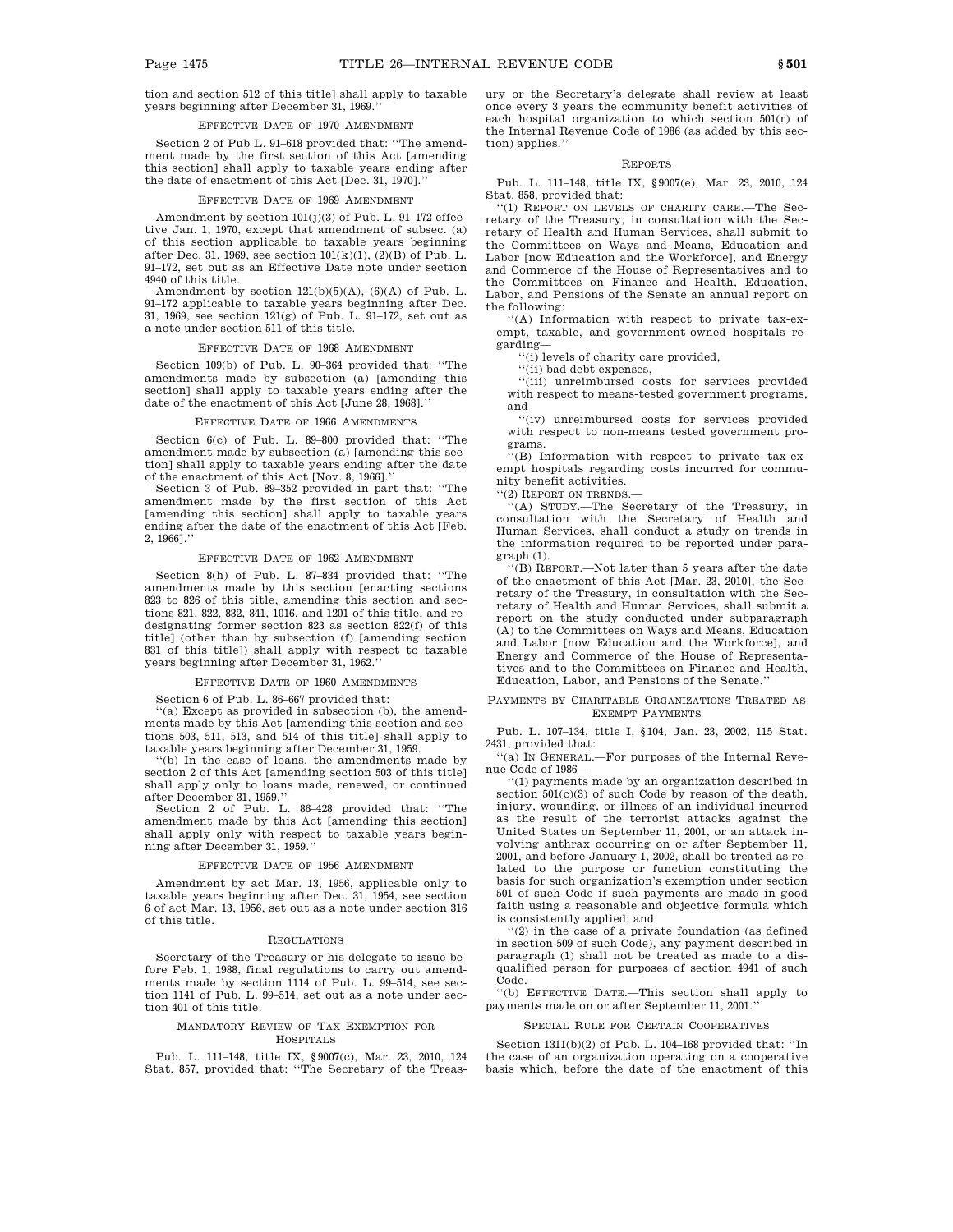Act [July 30, 1996], was determined by the Secretary of the Treasury or his delegate, to be described in section 501(c)(4) of the Internal Revenue Code of 1986 and exempt from tax under section 501(a) of such Code, the allocation or return of net margins or capital to the members of such organization in accordance with its incorporating statute and bylaws shall not be treated for purposes of such Code as the inurement of the net earnings of such organization to the benefit of any private shareholder or individual. The preceding sentence shall apply only if such statute and bylaws are substantially as such statute and bylaws were in existence on the date of the enactment of this Act.''

#### APPLICATION OF PUB. L.  $100-647$  TO SECTION  $501(c)(3)$ BONDS

Section 1013(i) of Pub. L. 100–647 provided that: ''In accordance with section 1302 of the Reform Act [Pub. L. 99–514, set out as a note below], each amendment and other provision of this Act [see Tables for classification] which applies to private activity bonds shall, unless otherwise expressly provided, apply to qualified  $501(c)(3)$  bonds.

CANCELLATION OF CERTAIN DEBTS ORIGINATED BY OR GUARANTEED BY UNITED STATES NOT TAKEN INTO ACCOUNT IN DETERMINING TAX EXEMPT STATUS OF CERTAIN ORGANIZATIONS

Section 6203 of Pub. L. 100–647 provided that: ''Subparagraph (A) of section  $501(c)(12)$  of the 1986 Code shall be applied without taking into account any income attributable to the cancellation of any loan originally made or guaranteed by the United States (or any agency or instrumentality thereof) if such cancellation occurs after 1986 and before 1990.''

### PLAN AMENDMENTS NOT REQUIRED UNTIL JANUARY 1, 1989

For provisions directing that if any amendments made by subtitle A or subtitle C of title XI [§§1101–1147 and 1171–1177] or title XVIII [§§1800–1899A] of Pub. L. 99–514 require an amendment to any plan, such plan amendment shall not be required to be made before the first plan year beginning on or after Jan. 1, 1989, see section 1140 of Pub. L. 99–514, as amended, set out as a note under section 401 of this title.

#### TREATMENT OF SECTION 501(c)(3) BONDS

Section 1302 of title XIII of Pub. L. 99–514 provided that: ''Nothing in the treatment of section 501(c)(3) bonds as private activity bonds under the amendments made by this title [enacting sections 141 to 150 and 7703 of this title, amending sections 2, 22, 25, 32, 86, 103, 105, 152, 153, 163, 172, 194, 269A, 414, 879, 1016, 1398, 3402, 4701, 4940, 4942, 4988, 6362, 6652, and 7871 of this title, repealing sections 103A, 1391 to 1397, and 6039B of this title, enacting provisions set out as notes under sections 141 and 148 of this title, and amending provisions set out as a note under section 103A of this title] shall be construed as indicating how section  $501(c)(3)$  bonds will be treated in future legislation, and any change in future legislation applicable to private activity bonds shall apply to section 501(c)(3) bonds only if expressly provided in such legislation.''

TAX-EXEMPT STATUS FOR ORGANIZATION INTRODUCING INTO PUBLIC USE TECHNOLOGY DEVELOPED BY QUALI-FIED ORGANIZATIONS

Section 1605 of Pub. L. 99–514 provided that:

''(a) IN GENERAL.—For purposes of the Internal Revenue Code of 1986, an organization shall be treated as an organization organized and operated exclusively for charitable purposes if such organization—

''(1) is organized and operated exclusively—

 $(A)$  to provide for (directly or by arranging for and supervising the performance by independent contractors)—

''(i) reviewing technology disclosures from qualified organizations,

''(ii) obtaining protection for such technology through patents, copyrights, or other means, and ''(iii) licensing, sale, or other exploitation of such technology,

''(B) to distribute the income therefrom, to such qualified organizations after paying expenses and other amounts as agreed with the originating qualified organizations, and

''(C) to make research grants to such qualified organizations,

''(2) regularly provides the services and research grants described in paragraph (1) exclusively to 1 or more qualified organizations, except that research grants may be made to such qualified organizations through an organization which is controlled by 1 or more organizations each of which—

''(A) is an organization described in section 501(c)(3) of the Internal Revenue Code of 1986 or the income of which is excluded from taxation under section 115 of such Code, and

''(B) may be a recipient of the services or research grants described in paragraph (1),

 $\cdots$ (3) derives at least 80 percent of its gross revenues from providing services to qualified organizations located in the same State as the State in which such organization has its principal office, and

''(4) was incorporated on July 20, 1981.

''(b) QUALIFIED ORGANIZATIONS.—For purposes of this section, the term 'qualified organization' has the same meaning given to such term by subparagraphs (A) and (B) of section 41(e)(6) (as redesignated by section 231(d)(2)) of the Internal Revenue Code of 1986.

''(c) TREATMENT OF INVESTMENT IN A TECHNOLOGY TRANSFER SERVICE ORGANIZATION.—

''(1) IN GENERAL.—A qualified investment made by a private foundation in an organization described in subparagraph (C) shall be treated as an investment described in section 4944(c) of the Internal Revenue Code of 1986 and shall not result in imposition of taxes under section 4941, 4943, 4944, 4945, or 507(c) of such Code.

'(2) DEFINITIONS.—For purposes of this subsection— ''(A) QUALIFIED INVESTMENT.—The term 'qualified investment' means a transfer by a private foundation of—

''(i) all of the patents, copyrights, know-how, and other technology or rights thereto of the private foundation, and

''(ii) investment assets, net receivables, and cash not exceeding \$35,000,000,

to such organization in exchange for debt.

''(B) PRIVATE FOUNDATION.—The term 'private foundation' means—

''(i) a nonprofit corporation which was incorporated before 1913 which is described in sections  $501(c)(3)$  and  $509(a)$  of such Code, and which is exempt from taxation under section 501(a) of such Code, and

''(ii) the principal purposes of which are to support research by and to provide technology transfer services to organizations described in section  $170(b)(1)(A)$  of such Code-

'(I) which are exempt from taxation under section 501(a) of such Code, or

''(II) the income of which is excluded from taxation under section 115 of such Code.

''(C) TECHNOLOGY TRANSFER ORGANIZATION.—The term 'technology transfer organization' means a corporation established after the date of the enactment of this Act [Oct. 22, 1986]—

''(i) which is organized and operated to advance the public welfare through the provision of technology transfer services to research organizations,

''(ii) no part of the net earnings of which inures to the benefit of, or is distributable to, any private shareholder, individual, or entity, other than

a private foundation or research organization, ''(iii) which does not participate in, or intervene in (including the publishing or distributing of